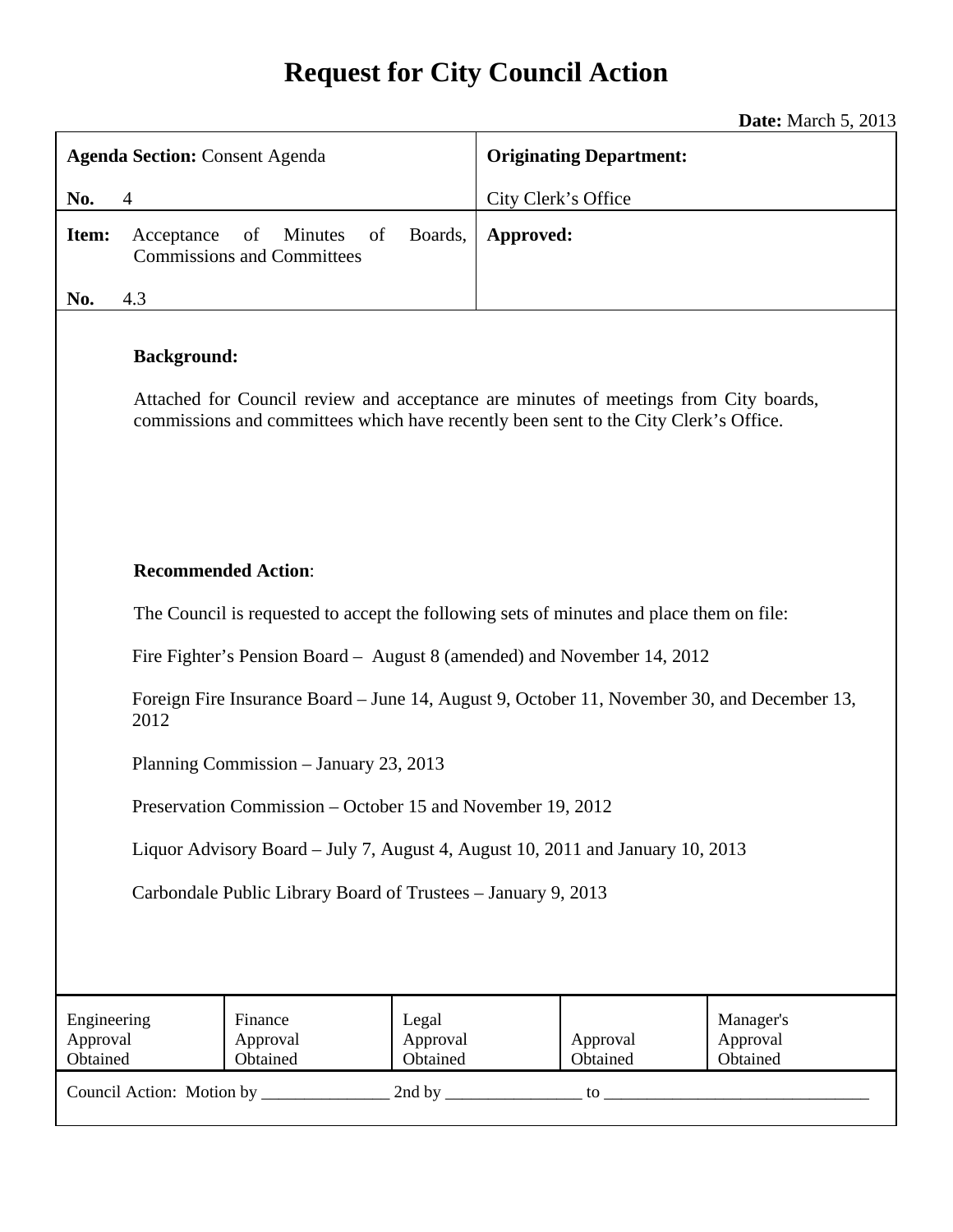### **CITY OF CARBONDALE FIRE FIGHTER'S PENSION BOARD**

### **AMENDED MEETING MINUTES 9:00 A.M., AUGUST 8, 2012 CIVIC CENTER, ROOM #103**

### **CALL TO ORDER**

Ted Lomax called the meeting to order at 9:00 a.m. with the following members of the Board present/absent:

### **ROLL CALL**

PRESENT: Don Ursini, City Treasurer; Deborah McCoy; Harry Threlkeld, Fire Fighter Retiree Representative; Mike Hertz, Secretary; Ted Lomax, President. ABSENT: None. GUESTS: Kyle Jones, JP Morgan Also present were City Senior Accountant Becky Applegate and Fire Department Administrative Secretary/Recorder Kathy Haldeman.

### **PRESENTATIONS**

Kyle Jones of JP Morgan presented the quarterly report as of June 30, 2012. He also spoke about corporate allocations, which would require a change to the Investment Policy. Mr. Jones stated that JPMorgan did not respond to the RFP because the company has decided not to seek out new Article 3 and 4 Pension Funds, however JPMorgan is interested in keeping the Pension Funds business at the same fee structure. Mr. Jones stated that if the Board decided to change money managers, no fees would be charged.

Mr. Jones exited the meeting at 9:47 a.m.

Board members took a break at 9:47 a.m.

The meeting reconvened at 9:55 a.m.

Daniel Davis, Thomas McShane and Patrick Donnelly of Graystone Consulting entered the meeting at 9:55 a.m. and presented their Investment Consultant Proposal. Graystone is a business unit of Morgan Stanley Smith Barney. Members of Graystone Consulting exited the meeting at 10:50 a.m.

Board members took a break at 10:50 a.m.

The meeting reconvened at 10:55 a.m.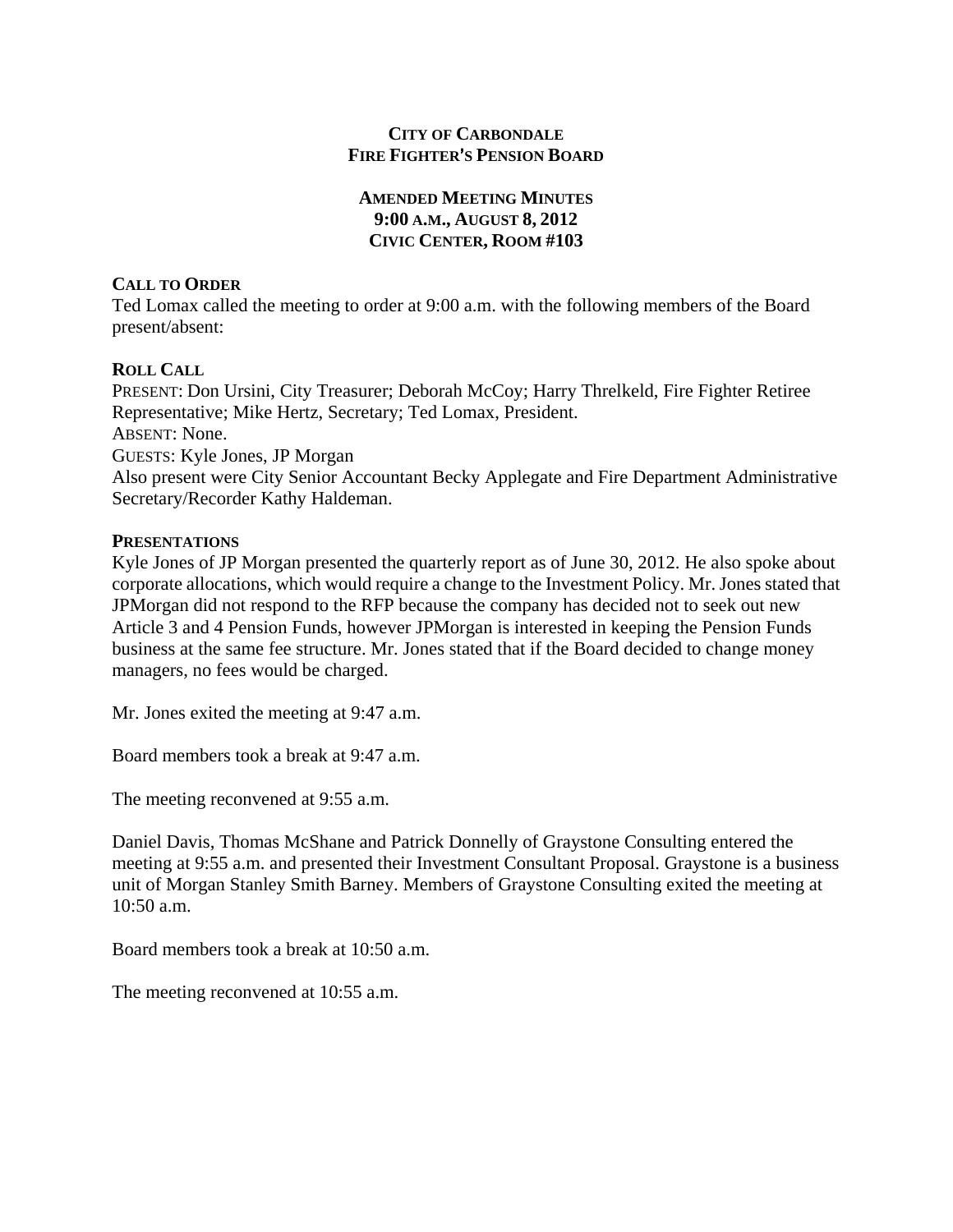Janet Newcomb, Kelly Weller, and Caleb Croquart of PNC Institutional Investments entered the meeting at 10:55 a.m. and presented their Investment Proposal. Members of PNC Institutional Investments exited the meeting at 11:50 a.m.

Board members took a break at 11:50 a.m.

The meeting reconvened at 11:55 a.m.

Robert Thompson, Michael Stuart, and Tom Bernardi of MB Financial entered the meeting at 11:55 a.m. and presented their Investment Proposal. Members of MB Financial exited the meeting at 12:30 p.m.

Board members took a break for lunch at 12:30 p.m.

The meeting reconvened at 1:20 p.m.

### **UNFINISHED BUSINESS**

The Board discussed the Investment Proposals presented. The Board decided not to seek the services of MB Financial. The Board also decided not to continue services with JPMorgan. The Board discussed the fees of Graystone and PNC. A telephone call was made to Graystone to ask if the fees were negotiable since it also provides services for the Police Pension Fund. Mr. Davis stated he would find out and place a return phone call.

### **MINUTES OF PREVIOUS MEETING**

Motion made by Mike Hertz to approve minutes of the May 9 and May 23, 2012 meetings. Motion seconded by Harry Threlkeld. VOTE: AYES: Don Ursini, Deborah McCoy, Harry Threlkeld, Mike Hertz, and Ted Lomax. NAYS: None. Motion declared carried.

### **TREASURER**=**S REPORT**

Don Ursini presented the Treasurer's Report and Market Value Comparison for period ending July 31, 2012. Investments showed a decrease of \$336,368 since January's statement. A cash withdraw in the amount of \$300,000 was made in May to cover payroll costs. Property tax payments are expected in September and October. Mr. Ursini stated that the City's levy would be in the amount of \$861,700. Motion made by Mike Hertz to accept the Treasurer's Report as presented and approve expenses totaling \$301,392.57, of which \$297,216.20 was payroll. Motion seconded by Harry Threlkeld. VOTE: AYES: Don Ursini, Deborah McCoy, Harry Threlkeld, Mike Hertz, and Ted Lomax. NAYS: None. Motion declared carried. See attached General Ledger Report for details. Motion declared carried.

### **NEW BUSINESS**

Ted Lomax stated that Firefighters Teresa Richards and Brad Lam were off work without pay. The Board discussed whether the time without pay would affect their pension service dates as well as contributions. Becky Applegate will contact the Illinois Department of Insurance to inquire. A letter will then be sent to Ms. Richards and Mr. Lam.

### **UNFINISHED BUSINESS**

Mr. Davis of Graystone Consulting phoned and stated that they would discount the fees since they would provide services to both the Fire and Police Pension Funds. The Board discussed proposals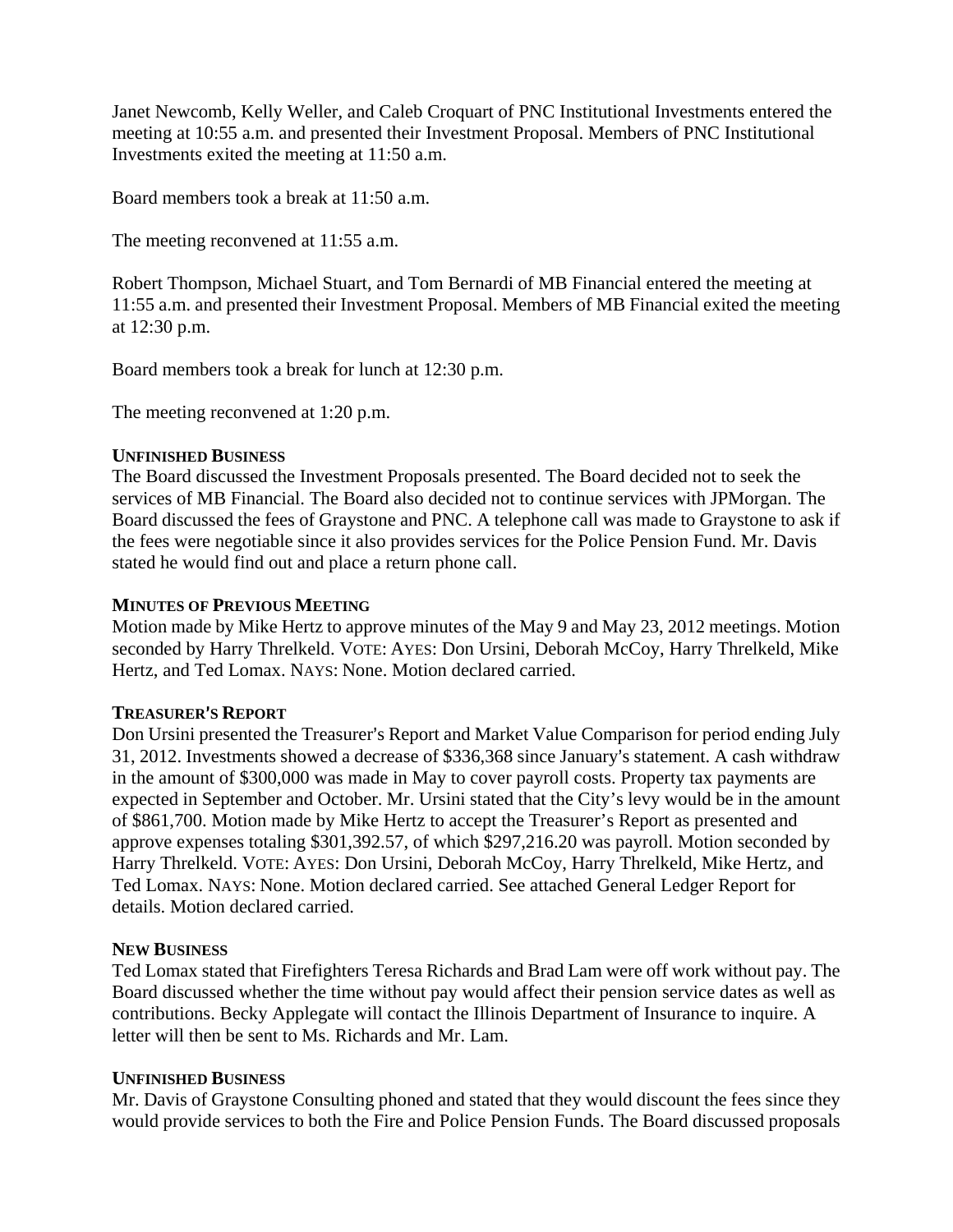from Graystone and PNC. Motion made by Harry Threlkeld to accept Graystone Consulting as the Investment Manager for the Fire Fighters' Pension Fund. Motion seconded by Don Ursini. ROLL CALL VOTE: Mike Hertz: Yes; Deborah McCoy: No; Ted Lomax: No; Don Ursini: Yes; Harry Threlkeld: Yes. Motion declared carried. Graystone Consulting will be invited to the November 14<sup>th</sup> meeting to discuss the transfer of investment accounts. Letters will be sent to all Investment Companies to notify them of the Board's decision.

### **NEW BUSINESS**

Ted Lomax presented an invoice from Timothy Sharpe for the 2010 and 2011 Actuarial Valuation Reports in the amount of \$4,000, \$2,000 for each report. Motion made by Mike Hertz to pay Timothy Sharpe for the 2010 and 2011 Actuarial Valuation Reports in the amount of \$4,000. Motion seconded by Don Ursini. VOTE: AYES: Don Ursini, Deborah McCoy, Harry Threlkeld, Mike Hertz, and Ted Lomax. NAYS: None. Motion declared carried. Motion declared carried.

Harry Threlkeld is scheduled to go to the IPPFA Certified Trustee Program in Hoffman Estates, IL on August 15, September 12, October 10, and November 7, 2012 to complete his 32-hour required board member training.

The IAAI Pension Conference is scheduled for October 15 and 16, 2012. All Board Members are planning to attend, with the exception of Harry Threlkeld.

#### **ANNOUNCEMENTS AND ADJOURNMENT**

Motion made by Mike Hertz to adjourn at 2:15 p.m. Motion seconded by Don Ursini. VOTE: All Ayes. The next meeting is scheduled for November 14, 2012 at 9:00 a.m.

Mike Hertz, Secretary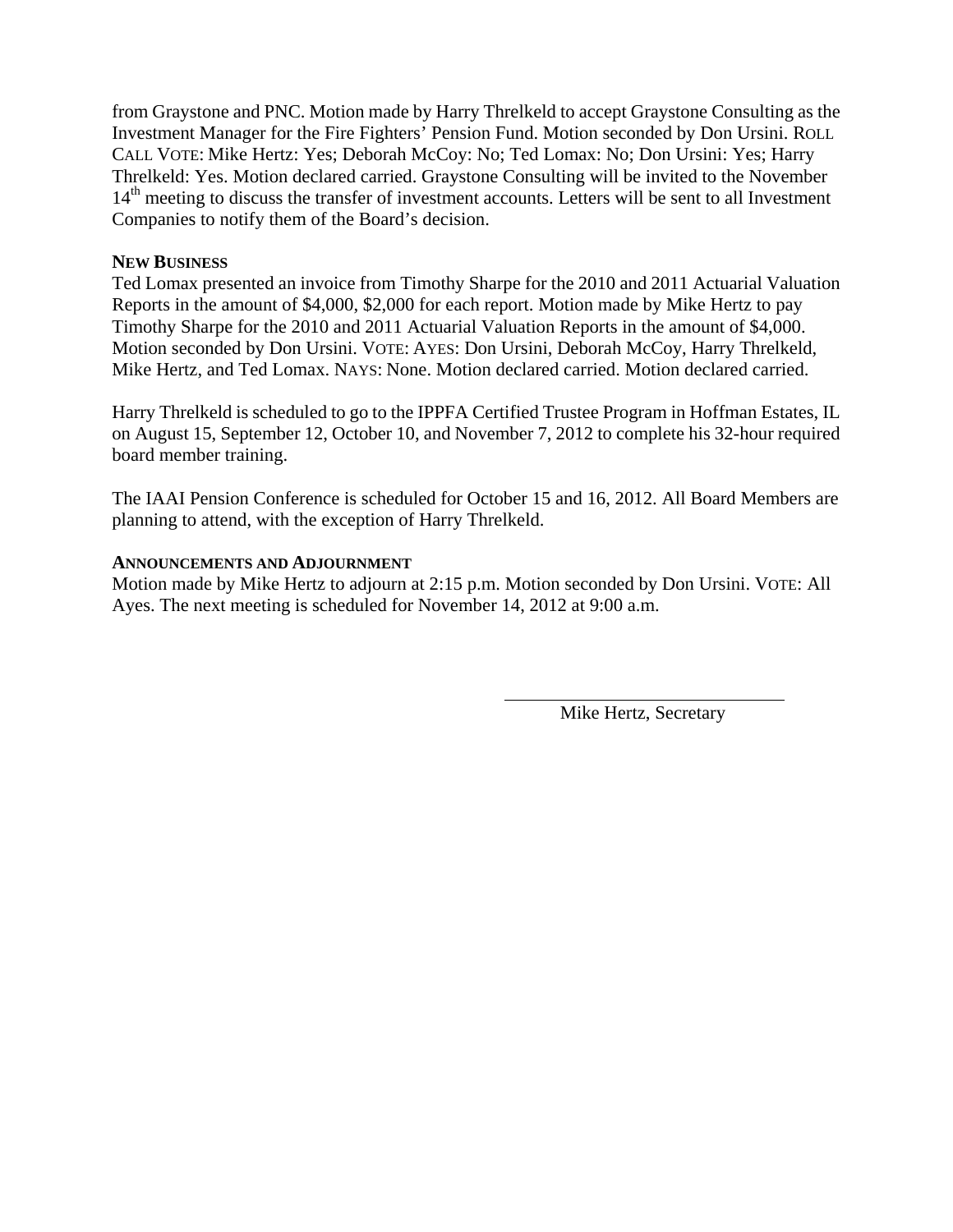### **CITY OF CARBONDALE FIRE FIGHTER'S PENSION BOARD**

### **MEETING MINUTES 9:00 A.M., NOVEMBER 14, 2012 CIVIC CENTER, ROOM #103**

### **CALL TO ORDER**

Ted Lomax called the meeting to order at 9:00 a.m. with the following members of the Board present/absent:

### **ROLL CALL**

PRESENT: Ted Lomax, President; Mike Hertz, Secretary; Harry Threlkeld, Fire Fighter Retiree Representative; Don Ursini, City Treasurer; Deborah McCoy. ABSENT: None. GUESTS: Thomas McShane and Patrick Donnelly, Graystone Consulting Also present were City Senior Accountant Becky Applegate and Fire Department Administrative Secretary/Recorder Kathy Haldeman.

### **MINUTES OF PREVIOUS MEETING**

Motion made by Mike Hertz to approve minutes of the August 8, 2012 meeting. Motion seconded by Deborah McCoy. VOTE: AYES: Ted Lomax, Mike Hertz, Harry Threlkeld, Don Ursini, and Deborah McCoy. NAYS: None. Motion declared carried.

### **TREASURER**=**S REPORT**

Don Ursini presented the Treasurer's Report and Market Value Comparison for period ending October 31, 2012. Investments showed an increase of \$81,172 since July's statement. A cash withdraw in the amount of \$45,000 was made in September and \$65,000 was made in October to cover payroll costs. Property tax payments in the amount of \$61,570 and \$352,617 have been received, with one additional payment to be distributed. In addition, \$10,396 has been received in replacement taxes. Motion made by Mike Hertz to accept the Treasurer's Report as presented and approve expenses totaling \$313,235.93, of which \$294,797.40 was payroll. Motion seconded by Harry Threlkeld. VOTE: AYES: Ted Lomax, Mike Hertz, Harry Threlkeld, Don Ursini, and Deborah McCoy. NAYS: None. Motion declared carried. See attached General Ledger Report for details. Motion declared carried.

### **UNFINISHED BUSINESS**

The Board discussed Firefighters Brad Lam and Teresa Richards, who were previously off without pay. A letter was sent to both fire fighters after the Illinois Department of Insurance ruled that the time without pay did not affect their pension service dates and they did not have to reimburse the interest portion. Firefighter Brad Lam paid \$760.86 on August 28, 2012 and Firefighter Teresa Richards paid \$214.98 on August 29, 2012.

### **NEW BUSINESS**

Harry Threlkeld stated that he completed the 32-hour IPPFA Certified Trustee Program in Hoffman Estates, IL in compliance with the required state pension trustee training. Ted Lomax, Mike Hertz, Deborah McCoy, Becky Applegate and Kathy Haldeman completed the 16-hour AFFI Pension Seminar in Naperville, IL in compliance with the required state pension trustee training.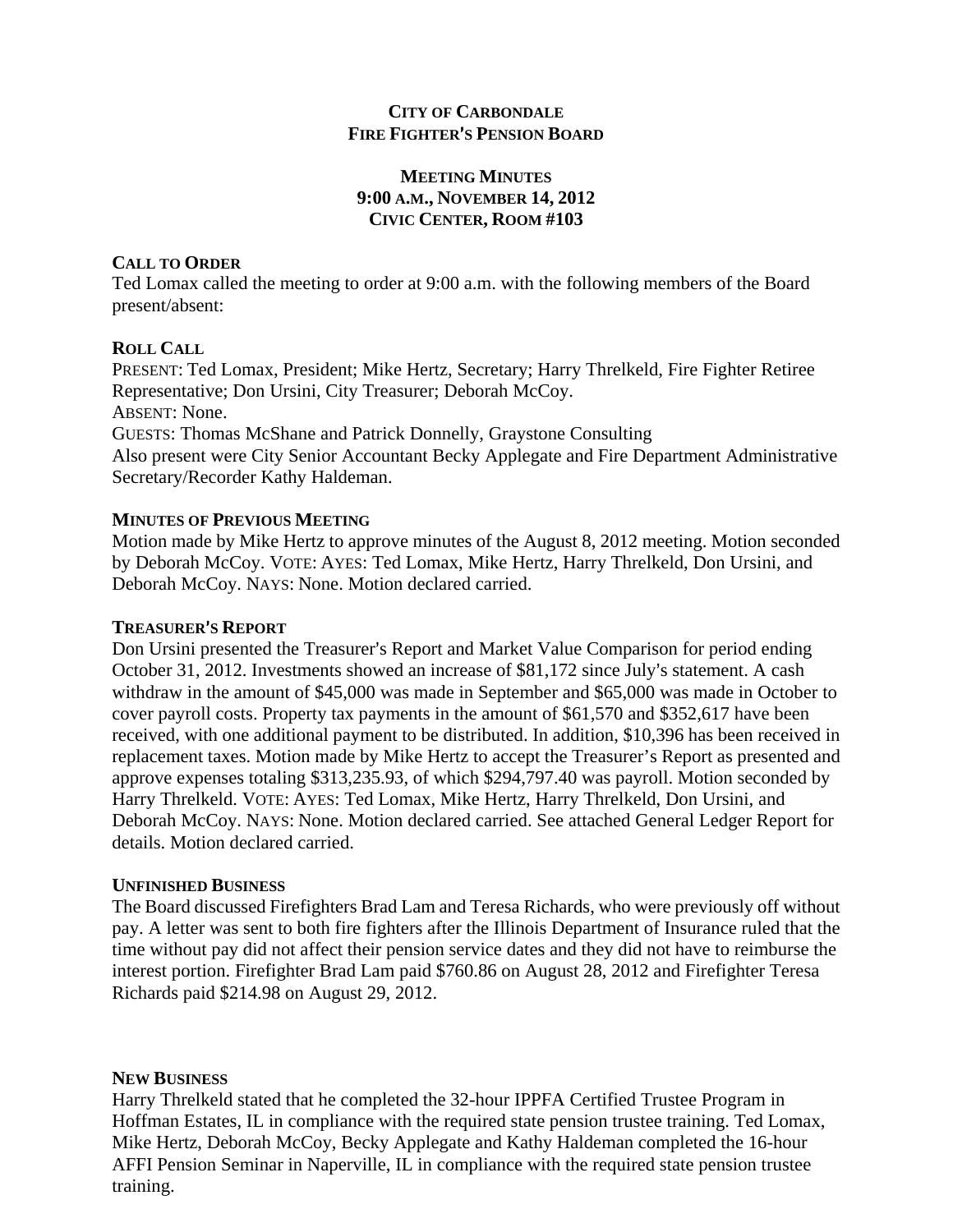The Board reviewed the Actuarial Valuation produced by Tepfer Consulting Group, Ltd. Motion made by Mike Hertz to accept the Actuarial Valuation as of May 1, 2012 for the Fiscal Year ending April 30, 2012. Motion seconded by Harry Threlkeld. VOTE: AYES: Ted Lomax, Mike Hertz, Harry Threlkeld, Don Ursini, and Deborah McCoy. NAYS: None. Motion declared carried. Motion made by Mike Hertz to pay Tepfer Consulting Group, Ltd. for Actuarial Valuation services in the amount of \$2,700. Motion seconded by Don Ursini. VOTE: AYES: Ted Lomax, Mike Hertz, Harry Threlkeld, Don Ursini, and Deborah McCoy. NAYS: None. Motion declared carried.

Kathy Haldeman presented the 2013 Firefighters' Pension Board Meeting Schedule. Motion made by Mike Hertz to accept the 2013 Firefighters' Pension Board Meeting Schedule and distribute to all media. Motion seconded by Deborah McCoy. VOTE: AYES: Ted Lomax, Mike Hertz, Harry Threlkeld, Don Ursini, and Deborah McCoy. NAYS: None. Motion declared carried.

Ted Lomax presented an Application for Pension Benefits from Fire Captain Randy Murray effective November 24, 2012. Randy Murray's first month partial payment will be in the amount of \$889.23, with a monthly payment of \$3,810.98 thereafter. Motion made by Mike Hertz to accept an Application for Pension Benefits for Fire Captain Randy Murray. Motion seconded by Harry Threlkeld. VOTE: AYES: Ted Lomax, Mike Hertz, Harry Threlkeld, Don Ursini, and Deborah McCoy. NAYS: None. Motion declared carried.

Ted Lomax presented an Application for Pension Benefits from Firefighter Kerry Matthews effective November 28, 2012. Kerry Matthews' first month partial payment would be in the amount of \$348.00, with a monthly payment of \$3,483.90 thereafter. Motion made by Mike Hertz to accept an Application for Pension Benefits for Firefighter Kerry Matthews. Motion seconded by Harry Threlkeld. VOTE: AYES: Ted Lomax, Mike Hertz, Harry Threlkeld, Don Ursini, and Deborah McCoy. NAYS: None. Motion declared carried.

Ted Lomax presented an Application into the Pension Fund from Probationary Firefighter Patrick Seger, effective September 4, 2012. Motion made by Mike Hertz to accept an Application into the Firefighters' Pension Fund for Probationary Firefighter Patrick Seger. Motion seconded by Harry Threlkeld. VOTE: AYES: Ted Lomax, Mike Hertz, Harry Threlkeld, Don Ursini, and Deborah McCoy. NAYS: None. Motion declared carried.

The Board discussed and decided to send a letter to JPMorgan terminating financial services.

Motion made by Mike Hertz to approve the annual 3% pension benefit increase to all pension recipients. Motion seconded by Harry Threlkeld. VOTE: AYES: Ted Lomax, Mike Hertz, Harry Threlkeld, Don Ursini, and Deborah McCoy. NAYS: None. Motion declared carried.

Motion made by Mike Hertz to send out the annual Affidavits to pension benefit recipients. Motion seconded by Harry Threlkeld. VOTE: AYES: Ted Lomax, Mike Hertz, Harry Threlkeld, Don Ursini, and Deborah McCoy. NAYS: None. Motion declared carried.

Board members took a break at 9:30 a.m. Board members reconvened at 9:40 a.m.

Tom McShane and Patrick Donnelly from Graystone Consulting presented the Board with a Fundamentals of Investing Review and Update of Investment Plan. They spoke to Board members about the Board's current Investment Policy as well as asset allocation. Mr. McShane and Mr. Donnelly will review the Investment Policy and return with suggested changes for the Board to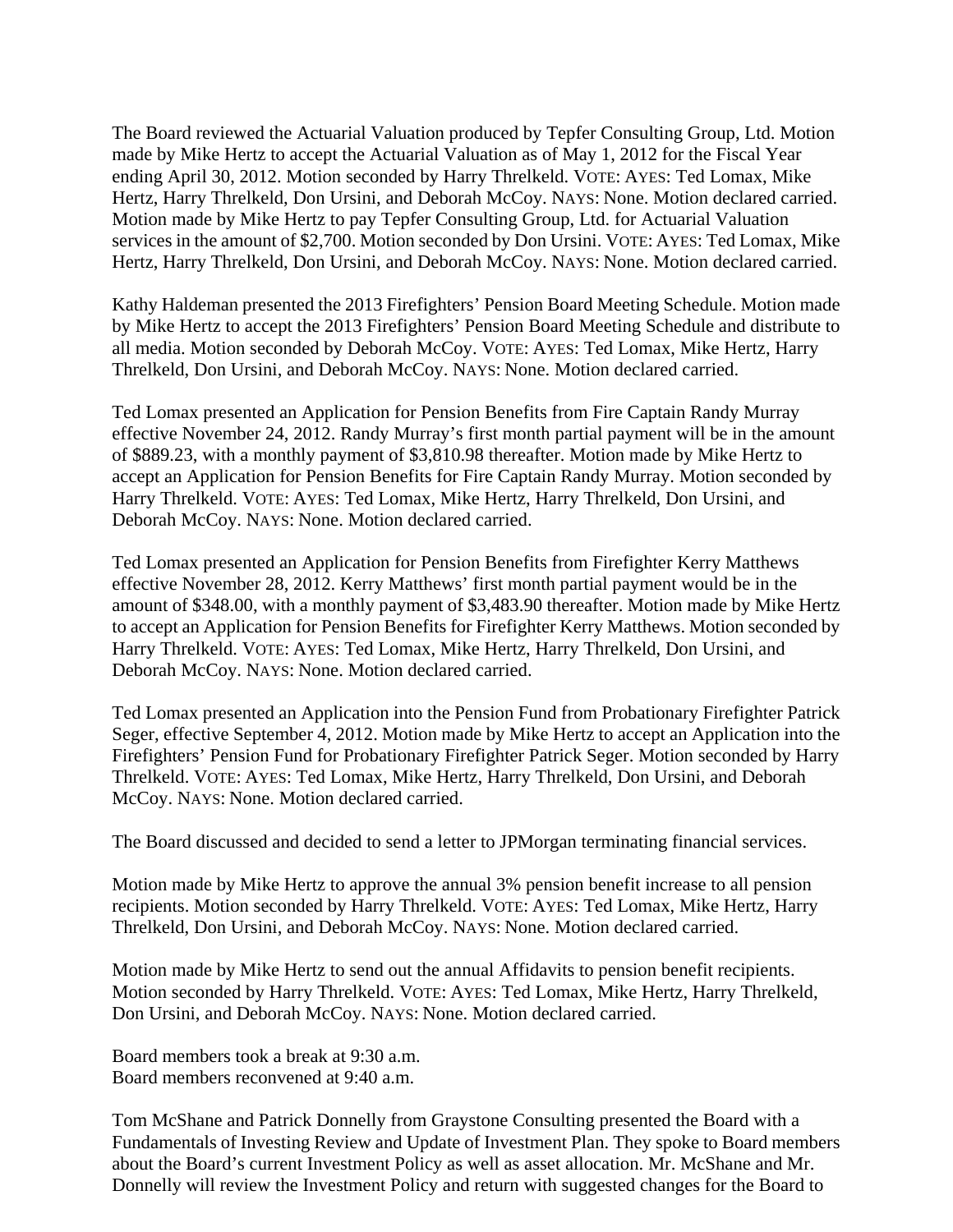review. The Board will further discuss, make any changes, and approve at the next meeting.

Board members took a break at 11:10 a.m.

Mike Hertz exited the meeting.

Board members reconvened at 11:20 a.m.

Tom McShane and Patrick Donnelly spoke to Board members about the transfer of accounts from JPMorgan to Graystone Consulting. It is the intention of Graystone to transfer everything with the exception of mutual bonds which will be brought over as cash. Mr. McShane and Mr. Donnelly will set up a time with Ted Lomax to phone Kyle Jones at JPMorgan to discuss the transfer procedures.

Board members took a lunch break at 11:50 a.m.

Board members reconvened at 12:05 p.m.

Tom McShane and Patrick Donnelly spoke to Board members about fixed income managers. Motion made by Harry Threlkeld to hire Great Lakes as the fixed income manager for the Pension Fund. Motion seconded by Don Ursini. VOTE: AYES: Ted Lomax, Harry Threlkeld, Don Ursini, and Deborah McCoy. NAYS: None. Motion declared carried. Mr. McShane will contact Great Lakes to attempt to negotiate the 25 basis points fee.

### **ANNOUNCEMENTS AND ADJOURNMENT**

Motion made by Ted Lomax to adjourn at 12:50 p.m. Motion seconded by Deborah McCoy. VOTE: All Ayes. The next meeting is scheduled for February 13, 2012 at 9:00 a.m.

Mike Hertz, Secretary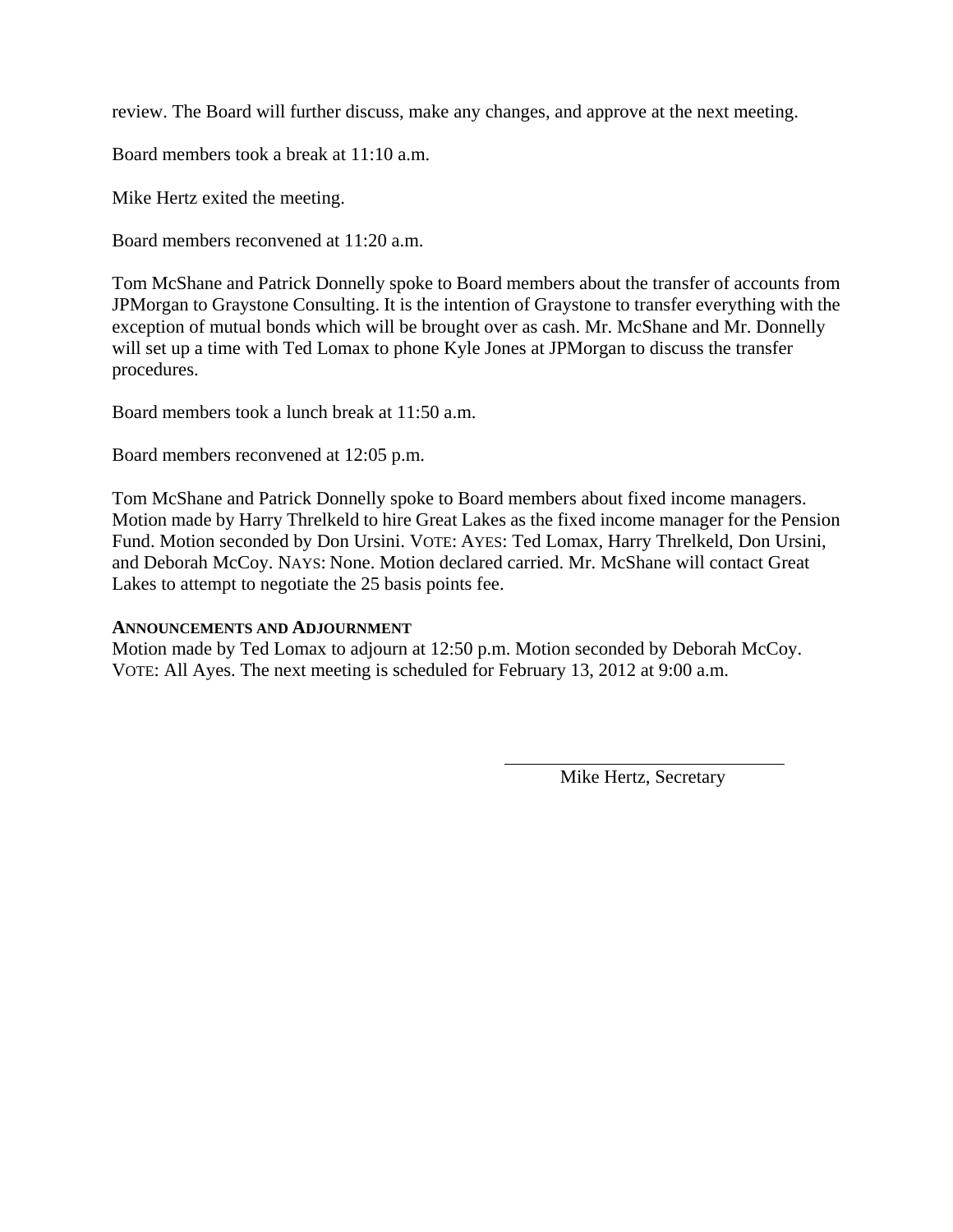### **MEETING MINUTES 5:00 PM, JUNE 14, 2012 FIRE STATION #2, 300 S. OAKLAND AVENUE**

**PRESENT:** Chief John Michalesko, Assistant Chief Ted Lomax, Carl Sisk, Mike Rishel, Ron Stolz, Dylan Fairfield. **ABSENT:** Mike Hertz, Rob Miller **GUESTS**: NONE

### **CALL TO ORDER**

Ted Lomax called the meeting to order at 5:00 PM.

### **MINUTES OF PREVIOUS MEETING**

Motion was made by John Michalesko to approve the minutes of the previous meeting. Mike Rishel seconds and all are in favor.

#### **UNFINISHED BUSINESS**

Seating was completed of new members Dylan Fairfield and Ron Stolz. Election of all board members was also completed. For Chairman a motion for Ted Lomax by Ron Stolz, second by Mike Rishel and all in favor. For Vice Chairman a motion for Mike Rishel by Ted Lomax, second by John Michalesko and all in favor. For Secretary a motion for Dylan Fairfield by Ted Lomax, second by John Michalesko and all in favor. For Treasurer a motion for Mike Hertz by Ted Lomax, second by Mike Rishel and all in favor. The paratech strut shipping was not included in the approved price so a motion was made by Mike Rishel to approve payment of \$143.13 for shipping cost, a second by Ron Stolz and all in favor. The garden hose wye had not been purchased yet because it was unclear whether one or two were needed. Drill bits had been purchased for each station.

#### **TREASURER'S REPORT**

Dylan Fairfield presented the treasures report due to Mike Hertz's absence and reported a current balance of \$27,905.47. Outstanding expenditures totaled \$6,018.24 including a floor fan of (\$310.02), paratech struts (\$5,608.22), and a garden hose wye (\$100.00). The current available balance was \$21,887.23. Mike Rishel made a motion to approve the treasures report. John Michalesko seconds and all are in favor.

### **NEW BUSINESS**

A motion was made by John Michalesko to purchase a physician balance beam scale for station 2 for \$158.67, second by Mike Rishel and all in favor. A motion was made by Mike Rishel to purchase an Everlast Ab machine for \$179.99, second by Ron Stolz and all in favor. A motion was made by Mike Rishel to purchase two magnet trays for each station for \$27.00 total, second by john Michalesko and all in favor. Ted Lomax makes motion to spend \$100.00 for Mike Hertz to be re-bonded, Mike Rishel seconds and all in favor. A motion was made by Mike Rishel to purchase a K-Tool for \$108.00 and a R-Tool for \$175.00 with \$20.00 shipping (\$303.00), second by Ron Stolz and all in favor.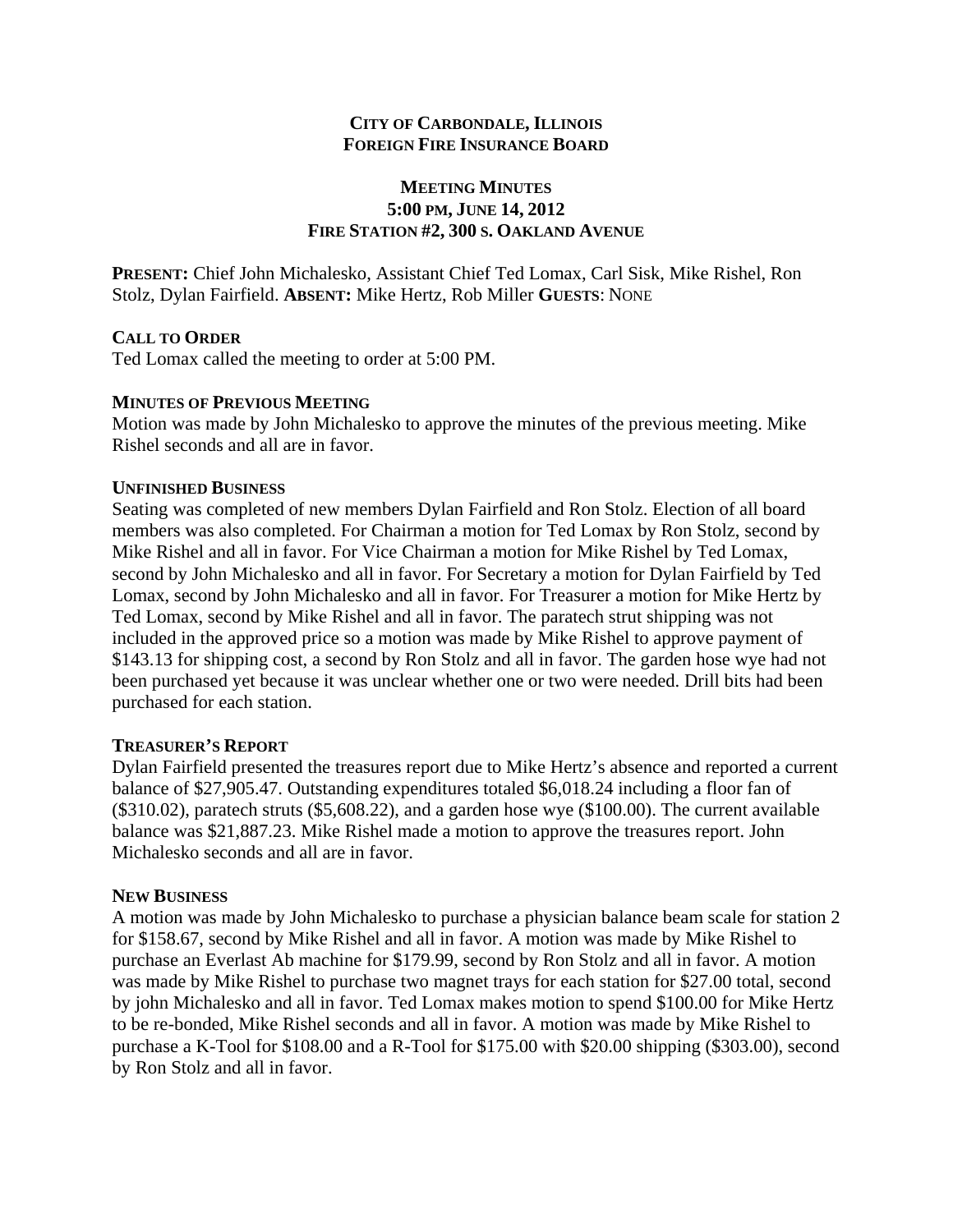#### **ANNOUNCEMENTS AND ADJOURNMENT**

The next meeting is to be scheduled for August  $9<sup>th</sup>$ , 2012 at 5:00 PM. Ron Stolz made a motion to adjorn the meeting. Mike seconds and all are in favor at 5:20 PM.

Dylan Fairfield, Secretary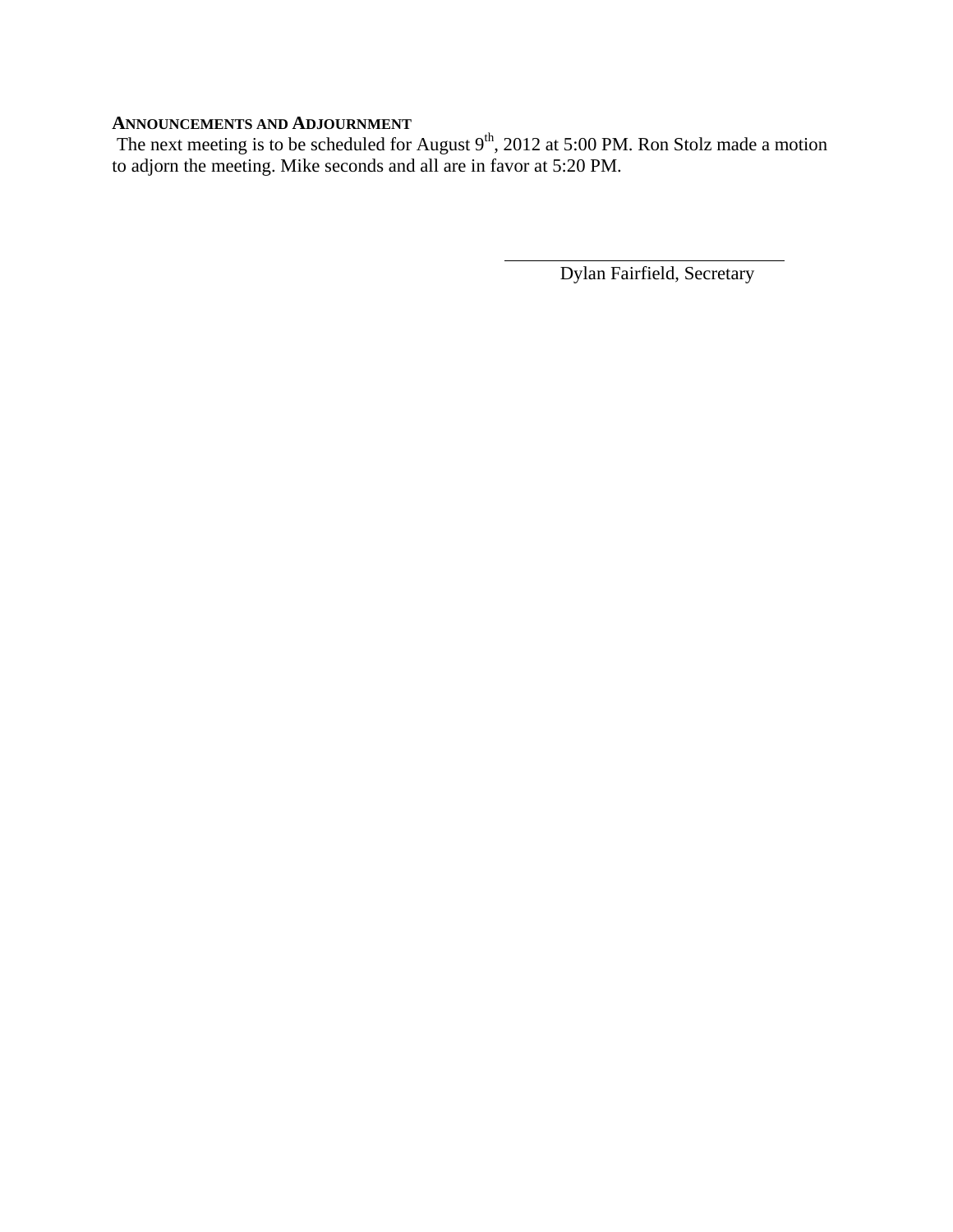### **MEETING MINUTES 5:00 PM, AUGUST 9, 2012 FIRE STATION #2, 300 S. OAKLAND AVENUE**

**PRESENT:**.Chief John Michalesko, Assistant Chief Ted Lomax, Dylan Fairfield, Rob Miller, Ron Stolz. **ABSENT:** MIKE HERTZ, MIKE RISHEL. **GUESTS**: NONE.

### **CALL TO ORDER**

Ted Lomax called the meeting to order at 5:10 PM.

### **MINUTES OF PREVIOUS MEETING**

Motion was made by John Michalesko to approve the minutes of the previous meeting, Ron Stolz seconds and all are in favor.

#### **TREASURER'S REPORT**

TED LOMAX PRESENTED THE TREASURER'S REPORT DUE TO MIKE HERTZ'S ABSENCE AND REPORTED A CURRENT BALANCE OF \$20,979.92. OUTSTANDING EXPENDITURES TOTALED \$435.02 INCLUDING A FLOOR FAN (\$310.02), MAGNETIC TRAYS (\$25.00), AND A GARDEN HOSE WYE (\$100.00). THE CURRENT AVAILABLE BALANCE WAS \$20,544.90. ROB MILLER MADE A MOTION TO ACCEPT THE TREASURER'S REPORT, SECOND BY JOHN MICHALESKO AND ALL ARE IN FAVOR.

### **UNFINISHED BUSINESS**

The R-Tool and K-Tool had arrived.

### **NEW BUSINESS**

A motion was made by Rob Miller to purchase hats for fire prevention from Hines Products. The request was for 1,056 hats at \$0.60 a piece and \$68.00 shipping totaling \$701.60. A second was made by Ron Stolz and all in favor. A motion was made by John Michalesko to purchase a replacement lid for the ice machine at station 1 for up to \$200.00. A second by Rob Miller and all in favor. A proposal was made by Rob Miller to purchase wireless internet from Mediacom for both stations. There would be no contract with unlimited usage. Also we already had the modem necessary for access. The first year would be \$24.95 a month totaling \$598.80 a year for both stations. The second year would be \$44.95 a month totaling \$1,078.80 for both stations. The third year would be \$50.95 a month totaling \$1,222.80 for both stations. A motion was made by Rob Miller to approve the spending of \$598.80 for one year of wireless internet from Mediacom. A second was made by Ron Stolz and all in favor.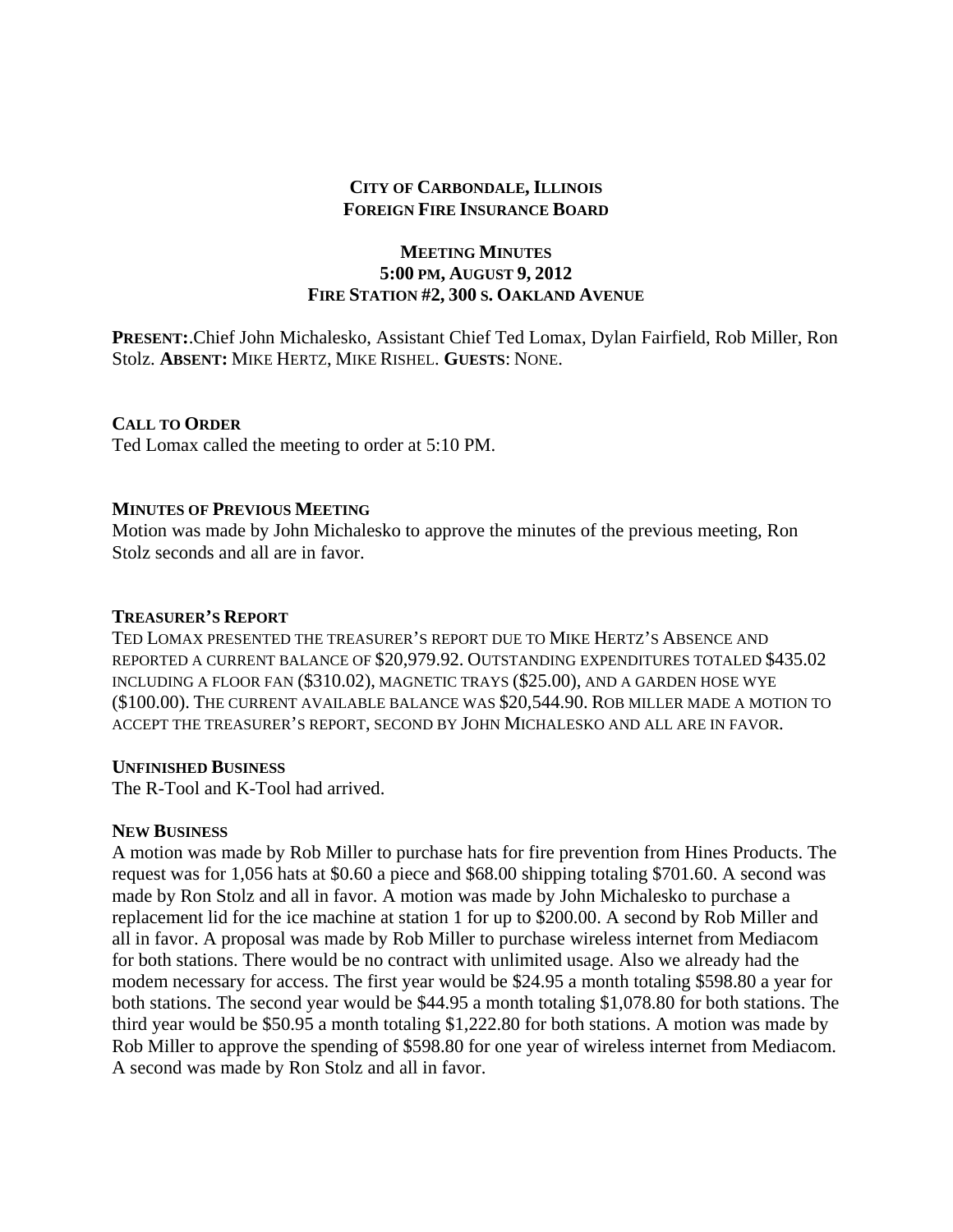### **ANNOUNCEMENTS AND ADJOURNMENT**

The next meeting is to be scheduled for October 11, 2012. Ron Stolz made a motion to adjourn, Rob Miller seconds and all in favor at 5:24 PM.

Dylan Fairfield, Secretary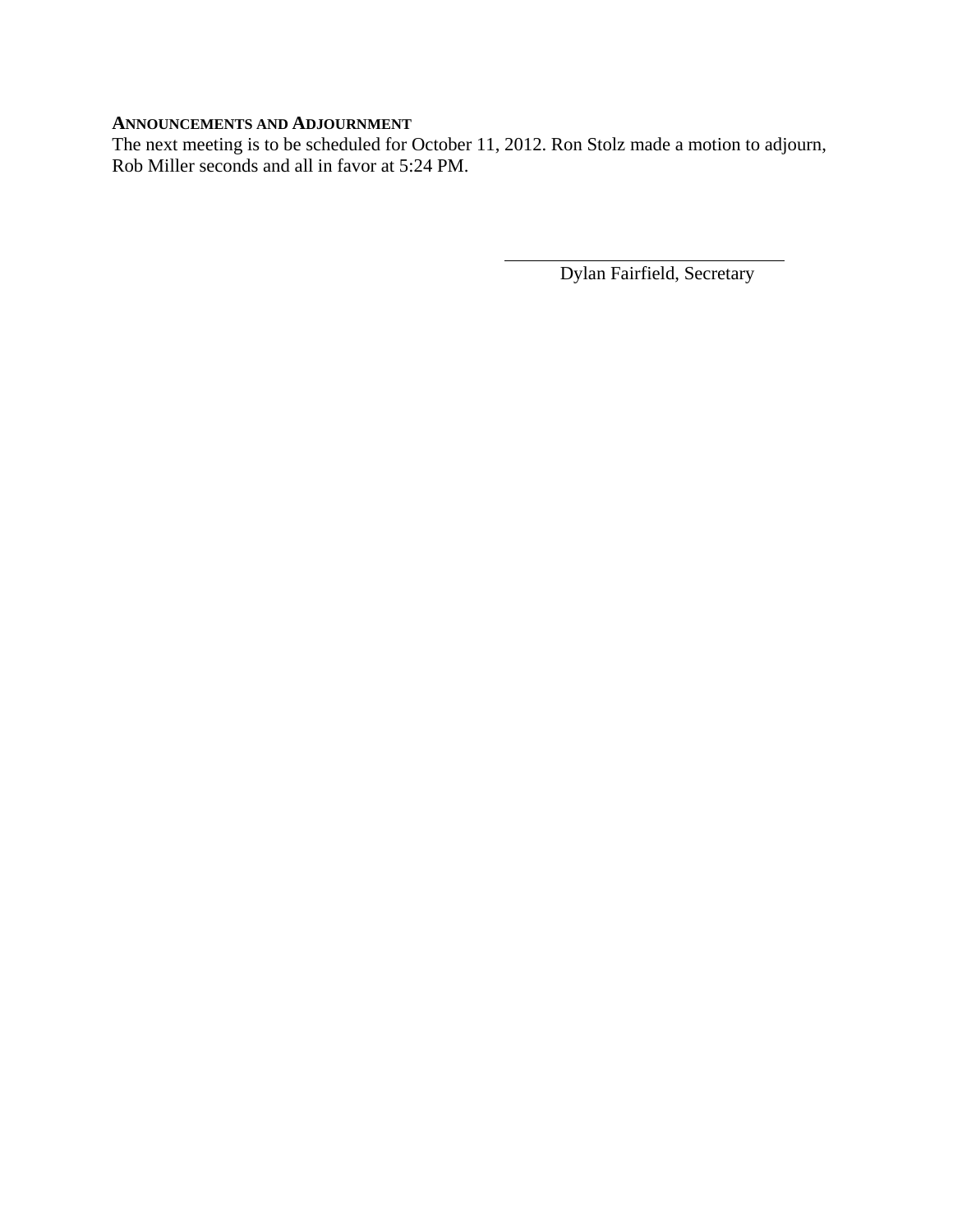### **MEETING MINUTES 5:00 PM, OCTOBER 11, 2012 FIRE STATION #2, 300 S. OAKLAND AVENUE**

**PRESENT:** Chief John Michalesko, Assistant Chief Ted Lomax, Rob Miller, Mike Hertz, Mike Rishel. **ABSENT:** Dylan Fairfield, Ron Stolz **GUESTS**: NONE

### **CALL TO ORDER**

Ted Lomax called the meeting to order at 5:00 PM.

### **MINUTES OF PREVIOUS MEETING**

Motion was made by Mike Hertz to approve the minutes of the previous meeting, Mike Rishel seconds and all are in favor.

### **TREASURER'S REPORT**

Mike Hertz presented the treasurers report and reported a current balance of \$19,733.03. Outstanding expenditures totaled \$435.02 including a floor fan (\$310.02), magnetic trays (\$25.00), and a garden hose wye (\$100.00). The current available balance was \$19,298.01. A motion was made by Rob Miller to accept the treasurer's report, second by John Michalesko and all in favor.

### **UNFINISHED BUSINESS**

Outstanding expenditures and purchase of magnetic trays.

### **NEW BUSINESS**

A motion was made by Mike Hertz to purchase 30 Advantage helmet lights. The total was \$3,875.00 at \$125.00 a piece with \$125.00 shipping. A second was made by Mike Rishel and all were in favor with John Michalesko absent from the vote. A motion was made by Mike Rishel to purchase The Southern newspaper for one year at a yearly rate of \$200.20 per station. The motion was made to approve spending of \$401.00. A second was made by Rob Miller and all in favor. A motion was made by Mike Hertz to purchase Mediacom cable for one year for \$2,200 for both stations. A second by Mike Rishel and all in favor. A motion was made by Mike Hertz to purchase color toner for the printers at each station. A set consists of three colors totaling \$180. The proposal was made to purchase two sets per station totaling \$720. Mike Rishel seconds and all in favor. A motion was made by Rob Miller for \$100.00 to purchase kitchen equipment including a can opener, a 9x13 pan, and dish towels. A second was made by Mike Hertz and all in favor.

### **ANNOUNCEMENTS AND ADJOURNMENT**

The next meeting is to be scheduled for December 13, 2012. Mike hertz made a motion to adjourn, Rob Miller seconds and all in favor at 5:34 PM.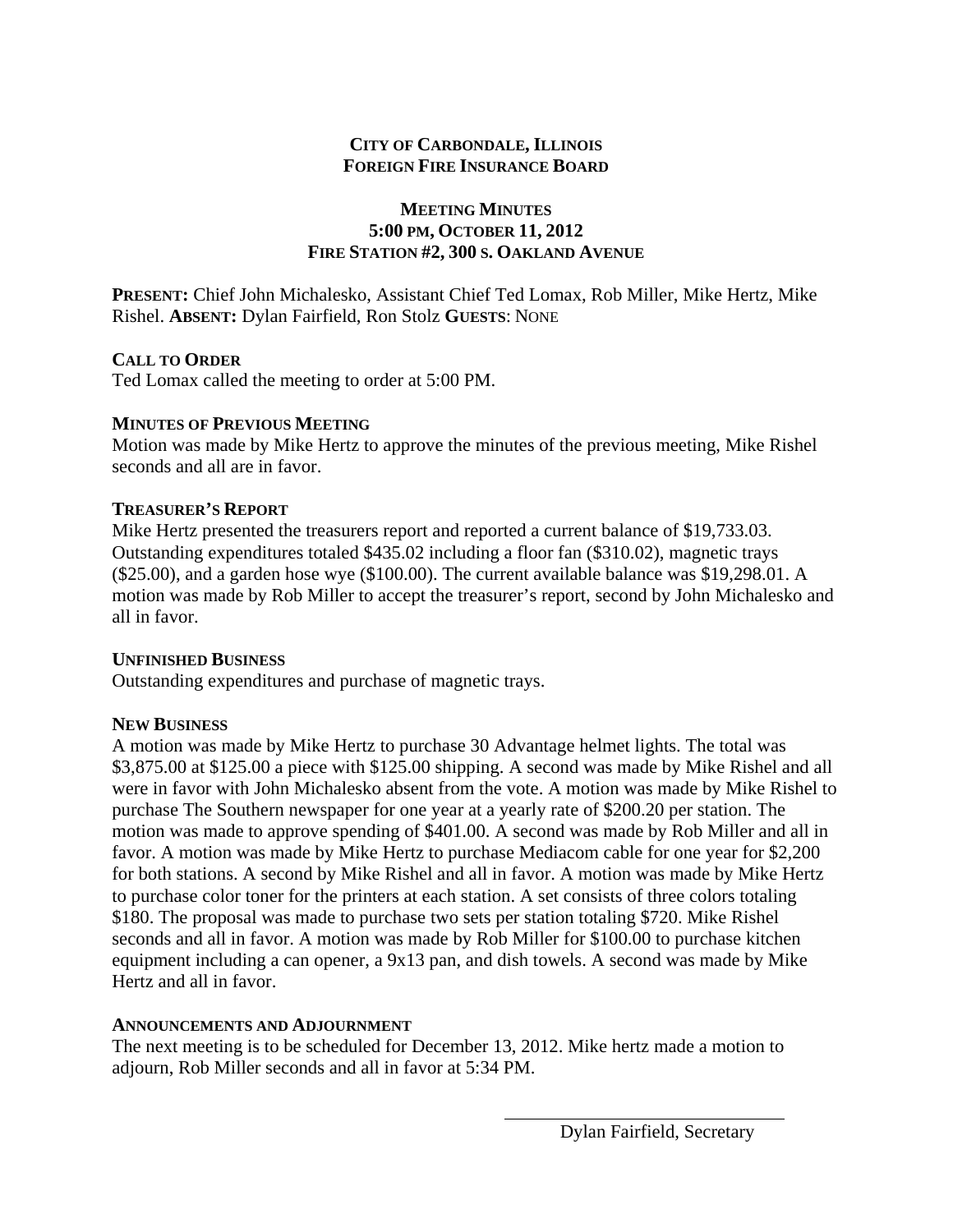### **MEETING MINUTES 5:00 PM, NOVEMBER 30, 2012 FIRE STATION #2, 300 S. OAKLAND AVENUE**

**PRESENT:**.Assistant Chief Ted Lomax, Ron Stolz, Rob Miller, Mike Hertz **ABSENT:** CHIEF JOHN MICHALESKO, MIKE RISHEL. **GUESTS**:NONE

### **CALL TO ORDER**

Ted Lomax called a special meeting to order at 5:00 PM, due to broken TV at station 1.

**MINUTES OF PREVIOUS MEETING** None.

**UNFINISHED BUSINESS** None.

**TREASURER'S REPORT** None.

#### **NEW BUSINESS**

A motion was made by Rob Miller to allow the spending of \$1500 for a new TV for station 1, Ron Stolz seconds, and all in favor. A motion was made by Mike Hertz to purchase a paper shredder for Kathy for \$262.99. Rob Miller seconds and all in favor. A motion was made by Mike Hertz to purchase two tire gauges/air chucks for each station for \$80.00 a piece, totaling \$160.00. A second was made by Ted Lomax and all in favor. Mike Hertz made a motion for the maximum spending of \$75.00 for a new phone for station 2, Ron Stolz seconds, and all in favor. A motion was made by Mike Hertz to spend \$250.00 for 60 lithium batteries for helmet lights to replace as needed, at \$3.83 a piece. Ron Stolz seconds and all in favor. Mike Hertz made a motion for \$250 to purchase 100 spare C-batteries for Pelican lights, Dylan Fairfield seconds, and all in favor. A motion was made by Mike Hertz to purchase a blu ray player for each station at \$100.00 each, totaling \$200.00. Ron Stolz seconds and all in favor. Mike hertz made a motion to purchase HDMI cables for each station at \$100.00, totaling \$200.00. Rob Miller seconds and all in favor.

### **ANNOUNCEMENTS AND ADJOURNMENT**

The next meeting is to be scheduled for December 13, 2012. Ron Stolz made a motion to adjourn, Dylan Fairfield seconds, and all in favor.

Dylan Fairfield, Secretary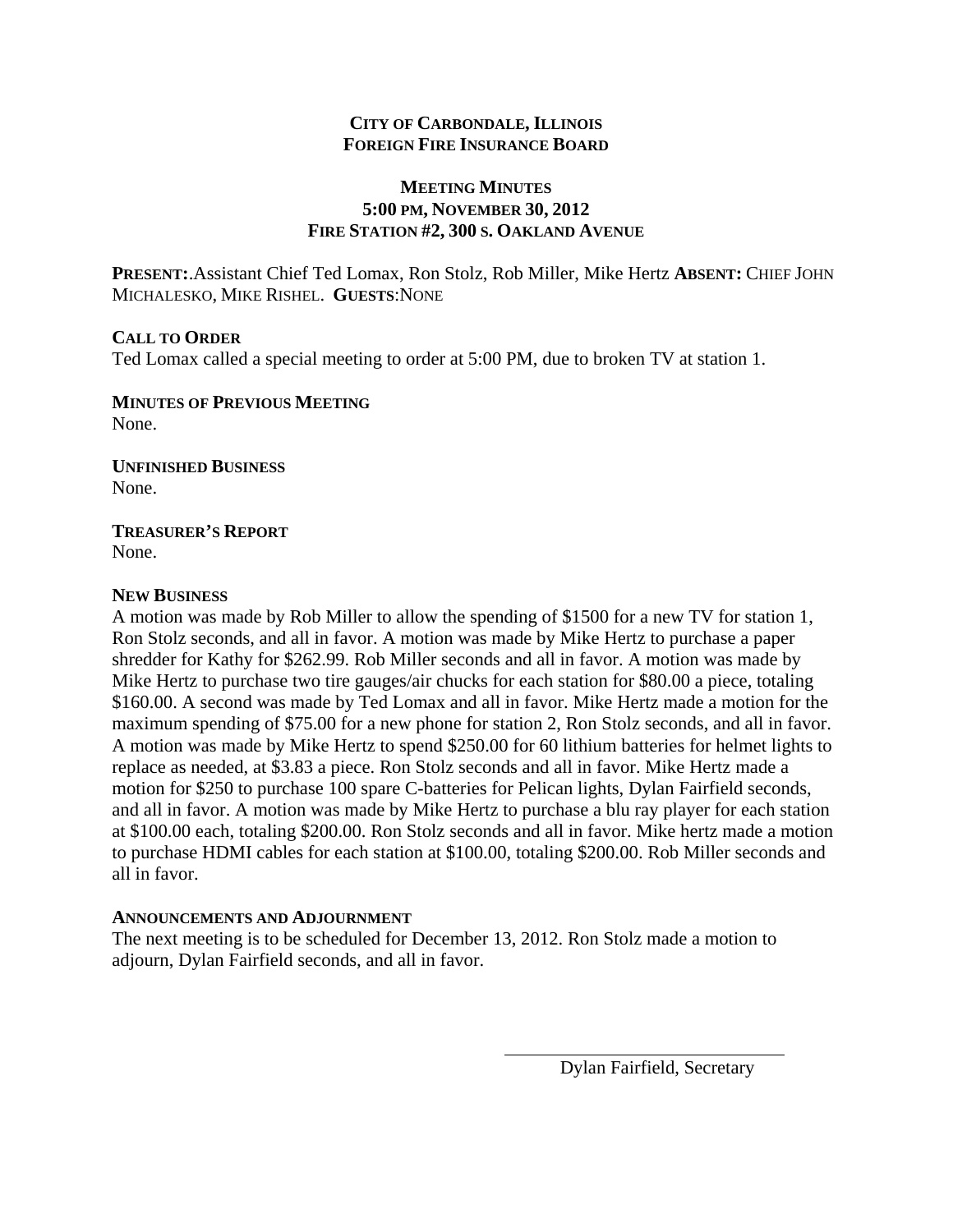### **MEETING MINUTES 5:00 PM, DECEMBER 13, 2012 FIRE STATION #2, 300 S. OAKLAND AVENUE**

**PRESENT:** Assistant Chief Ted Lomax, Rob Miller, Mike Hertz, Ron Stolz, Dylan Fairfield. **ABSENT:** Chief John Michalesko, Mike Rishel **GUESTS**:NONE

### **CALL TO ORDER**

Ted Lomax called the meetings to order at 5:00 PM.

### **MINUTES OF PREVIOUS MEETING**

Motion was made by Mike Hertz to approve the minutes of the previous meeting, Rob Miller seconds and all in favor.

### **TREASURER'S REPORT**

Mike Hertz presented the treasurers report and reported a current balance of \$47,749.97. Outstanding expenditures totaled \$410.02, with a current available balance of \$47,339.95. A motion was made by Ron Stolz to accept the treasures report, second by Rob Miller and all in favor.

### **UNFINISHED BUSINESS**

A motion was made by Ron Stolz to table the purchasing of the outstanding expenditures including, a floor fan (\$310.03) and a garden hose wye (\$100). A second was made by Rob Miller and all in favor.

### **NEW BUSINESS**

A motion was made by Rob Miller to purchase one fan for the bedroom at station 1 for \$50.00, a second by Ron Stolz and all in favor. A motion was made Mike Hertz for the allotment of \$2,000.00 for improving the overhead doors at station 1, Ron Stolz seconds and all in favor. Only one quote was provided and it was decided to pursue more quotes before work is to be completed. Ron Stolz made a motion to spend \$1,800.00 for 12 new LED right angle lights, four lights each for Engine 6, Engine 11, and Quint 12. Rob Miller seconds and all in favor. A motion was made by Ron Stolz to purchase 30 pairs of station work boots for fire department personnel at \$120.00 each, totaling \$3,600.00. A second was made by Dylan Fairfield and all in favor. The schedule was provided for 2013. Meeting dates would be February 14, April 11, June 13, August 8, October 10, and December 12. A motion was made by Mike Hertz to accept the schedule, a second by Ron Stolz and all in favor.

### **ANNOUNCEMENTS AND ADJOURNMENT**

The next meeting was to be scheduled for February 14, 2013. Rob Miller made a motion to adjourn, Ron Stolz seconds and all in favor at 5:20 PM.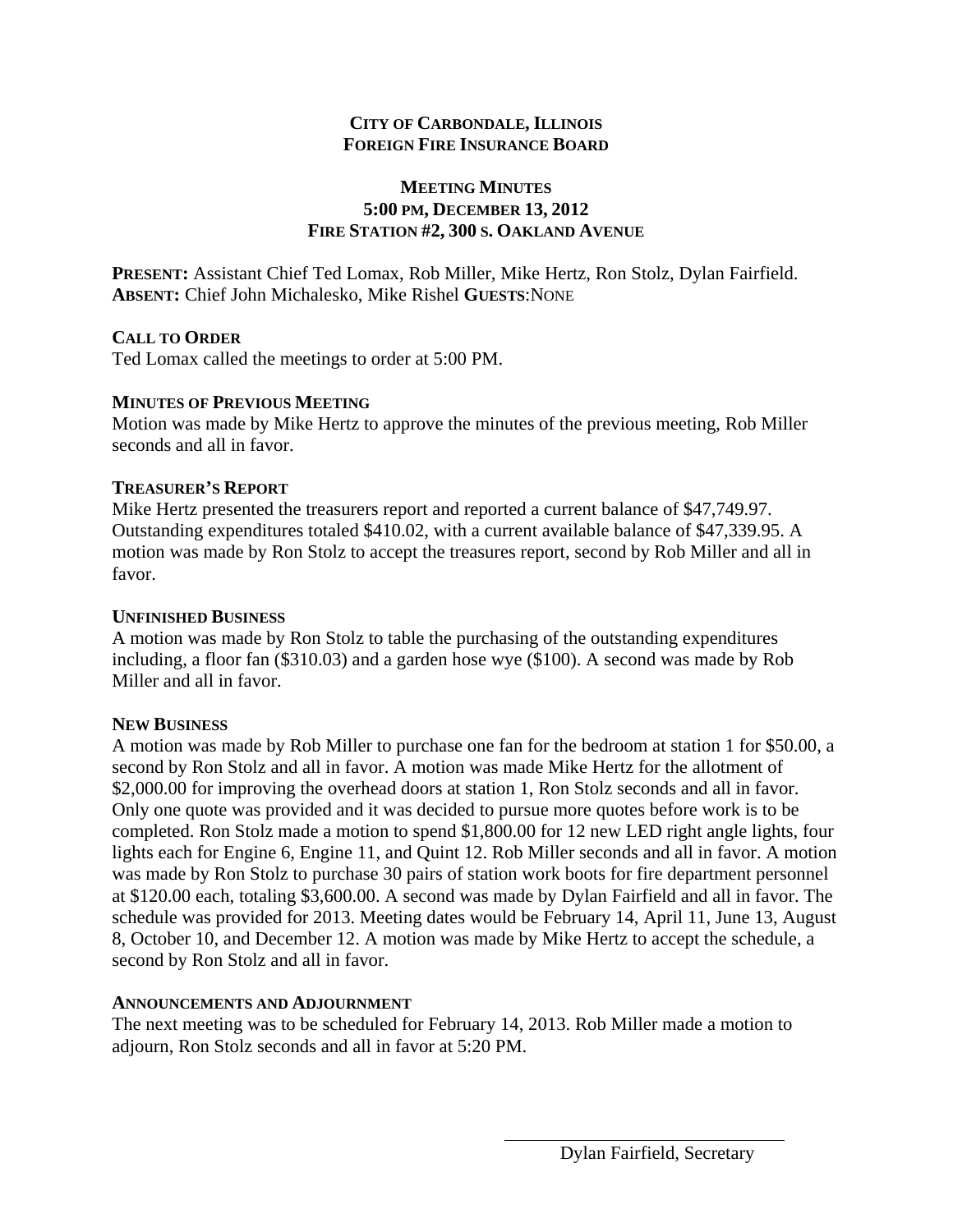

# **MINUTES**

# **Carbondale Planning Commission Wednesday, January 23, 2013 Room 108 City Hall/Civic Center 7:00 p.m.**

Ms. Harvey called the meeting to order at 6:14 p.m.

| <b>Members Present:</b> | Barke (6:30 pm), Grant, Harvey, McClurg, Kang, Lilly |
|-------------------------|------------------------------------------------------|
| <b>Members Absent:</b>  | Brazley, Hunsaker, Love, McDaniel (ex-officio)       |
| <b>Staff Present:</b>   | Wallace, Price, Henry                                |

### **2. Approval of Minutes:**

Ms. Lilly moved, seconded by Mr. McClurg, to approve the minutes of December 19, 2012. The motion to approve the minutes passed on a unanimous voice vote.

\_\_\_\_\_\_\_\_\_\_\_\_\_\_\_\_\_\_\_\_\_\_\_\_\_\_\_\_\_\_\_\_\_\_\_\_\_\_\_\_\_\_\_\_\_\_\_\_\_\_\_\_\_\_\_\_\_\_\_\_\_\_\_\_\_\_\_\_\_\_\_\_\_\_\_\_\_\_

### **3. Report of Officers, Committees, Communications:**

Ms. Harvey stated there were no reports.

### **4. Public Hearings:**

A. PC 13-06, 6:00 p.m. City of Carbondale, Request to rezone all properties zoned R-1-8A to R-1-8, R-2.4 to R-2, and BRD to SB.

 Ms. Harvey declared Public Hearing 13-06 open and asked Mr. Wallace to read the legal notice.

Mr. Wallace read the legal notice.

Ms. Harvey asked Mr. Price to present the staff report.

Mr. Price, Planner for the City of Carbondale, was sworn in and read part A of the staff report.

Ms. Harvey asked if there were any questions of the staff.

Ms. Harvey asked if the applicant had a comment.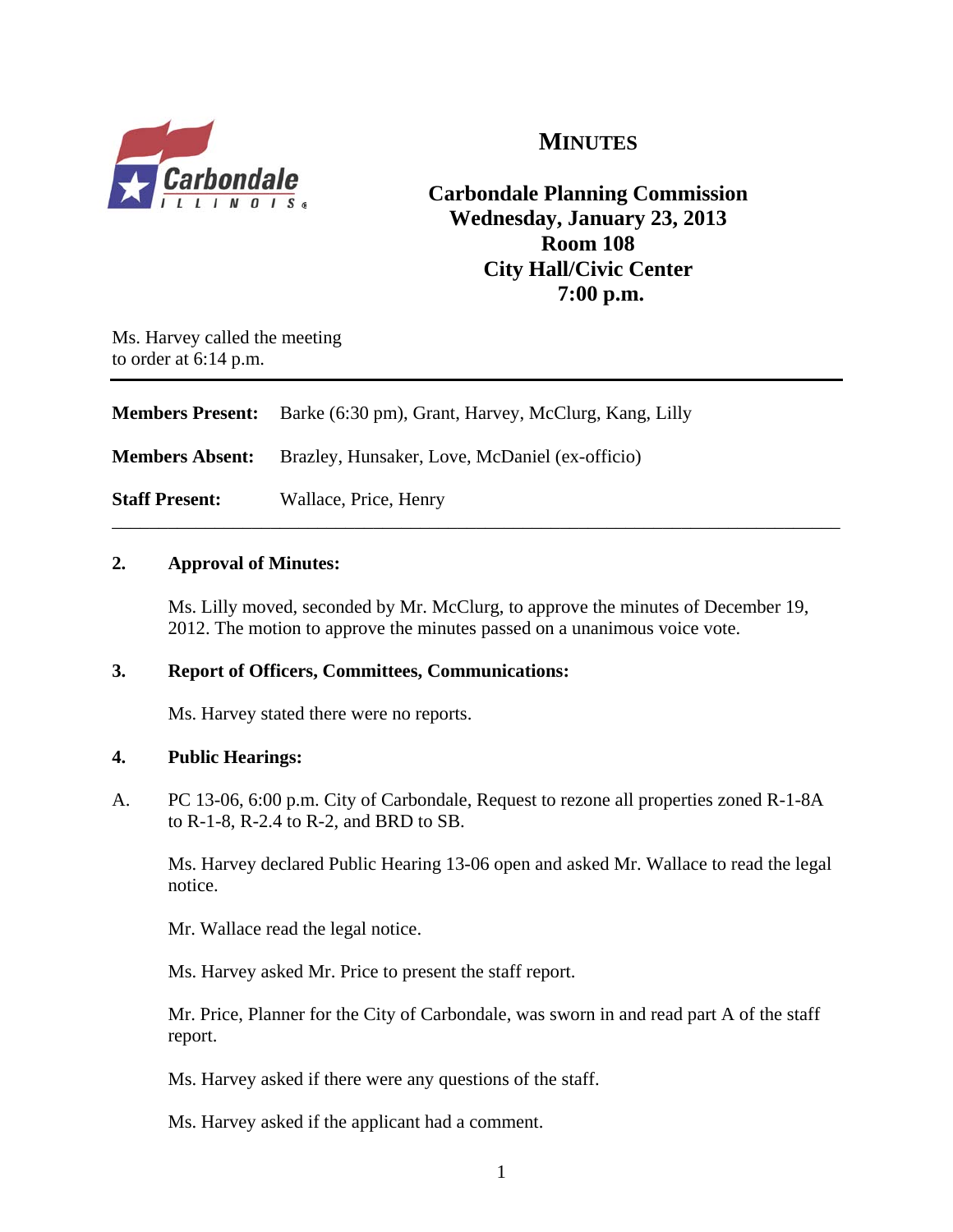Mr. Wallace stated that the applicant's comments were represented in the report.

Mr. Grant asked if we rezone the R-1-8A district, will it go back to a R-1 zoning?

Mr. Wallace stated all of the lots were already built out. The only difference between the two districts was a minimum building size of 1,000 square feet in the R-1-8A district and 800 square feet in the R-1-8.

 Mr. Grant then stated this in effect cleans up the area in terms of zoning and that all properties are above the minimum so it conforms.

Ms. Harvey asked if there was any one that wished to speak in favor of the application.

There were none.

 Ms. Harvey asked if there was any one that wished to speak in opposition of the application.

There were none.

Ms. Harvey asked Mr. Price to continue with the report.

 Mr. Price read parts B and C of the staff report with a recommendation to approve PC 13-06.

Ms. Harvey asked if there were any questions of staff from Commissioners.

Ms. Harvey asked if there were questions from anyone to anyone.

Ms. Harvey closed the public hearing on PC 13-06 and asked for a motion on the findings of fact.

Mr. Kang moved, seconded by Ms. Lilly, that the Commission accept as findings of fact in Part A of the staff report for PC 13-06, that the applicant was present, and that no one spoke in favor and no one spoke in opposition to the request. The motion passed unanimously.

Ms. Harvey asked for a vote on the recommendation to the City Council.

Mr. Kang moved, seconded by Mr. McClurg, that the Commission recommends approval of PC 13-06 as presented by staff.

Roll Call Vote:

Yes - 5 (Grant, Harvey, McClurg, Kang, Lilly)  $No - 0$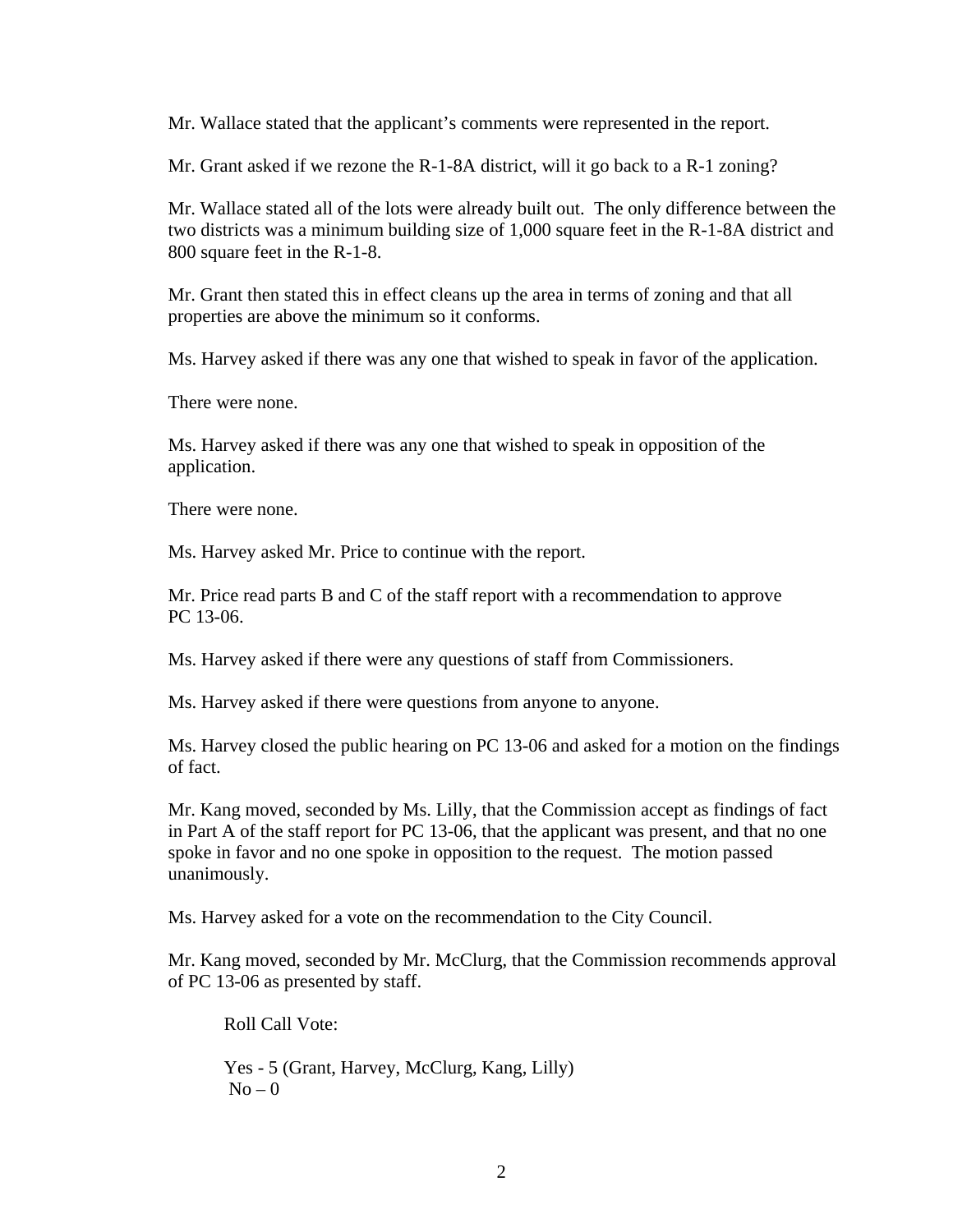Mr. Wallace stated that the motion passed.

B. PC 13-07, 6:00 p.m. City of Carbondale, Request to perform amendments to the Title 15, Planning, Zoning and Subdivisions section of the Carbondale Revised Code.

Ms. Harvey declared Public Hearing PC 13-07 open and asked Mr. Wallace to read the legal notice.

Mr. Wallace read the legal notice.

Ms. Harvey asked Mr. Wallace to present the staff report.

Mr. Wallace stated that this will be a different type of public hearing. He is going to give a brief summary and hand it off to Eric Kelly of Duncan Associates.

Mr. Wallace read the staff report.

Mr. Eric Kelly of Duncan Associates greeted the crowd and described the scope of work and provided an overview of the process.

Ms. Harvey opened the floor up for comments from the large crowd that was in attendance.

**Mary O'Hara, 104 North Parrish Lane**, Ms. O'Hara spoke as a representative of the "Idea of Carbondale Study Circles Neighborhood Actions Group". She spoke of the group's concern for single family homes but stated that the group's main focus is on the impact of codes on neighborhoods. She stated they have three recommendations that need to be incorporated into the revisions: the idea of Neighborhoods as stakeholders, the incorporation of CPTED design specifications into the city's design requirements, and to specify the role of, the activities of, and the needs of the planning commission to make the comprehensive plan a living document.

The group also suggests an increase in transparency. The suggestion was to increase neighborhood participation in design review of the Planned Unit Developments (PUD) and the Planned Business Developments (BPL). Ms. O'Hara noted this was done with Liberty Village nursing home and was a great success.

The group has suggestions on changes to the Revised Title 15. They would like notification to be required on all changes to a PUD or BPL similar to a zoning case. The group also suggests requiring the design review to pass through the Planning Commission to allow for public comment during the design phase of a project or to require notifying the surrounding property owners two weeks before the project goes to council.

Ms. O' Hara stated that the commission should have a standing agenda item regarding the Comprehensive Plan and have meetings devoted to long range planning and the Comprehensive Plan. She believes that an annual report and a bi-annual review of the Comprehensive Plan should be required. She also feels that a listing of all the public and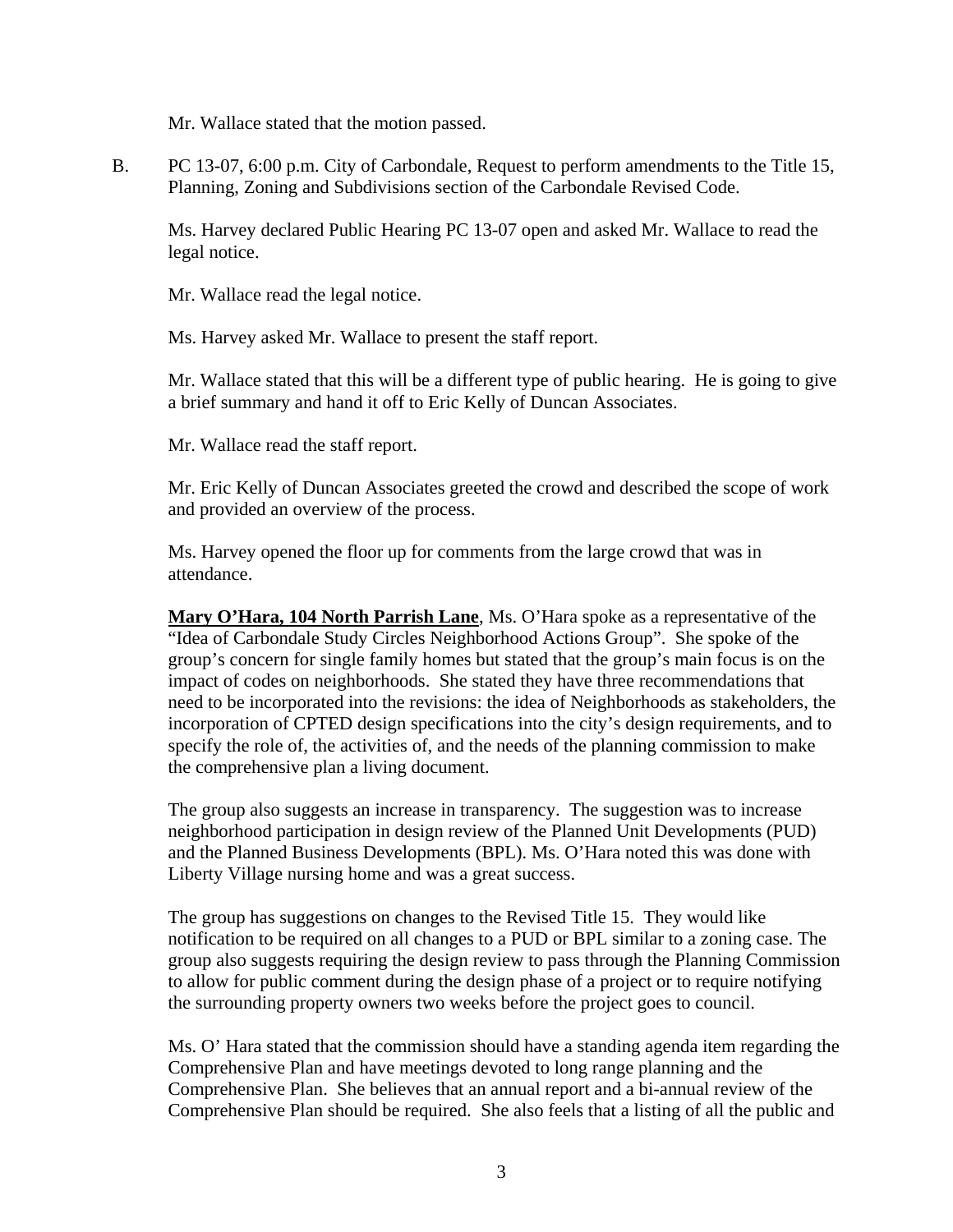private partners involved with writing and updating the comprehensive plan going forward.

Mr. Barke asked Ms. O'Hara how she proposes to deal with enforcing the codes uniformly throughout the city while taking the neighborhoods concerns into consideration.

Ms. O'Hara brought up Liberty Village and stated the building changed its foot print and changed the entire development without the neighborhood's comment. These are the things she was referencing with her notification request.

Mr. Barke asked what right the neighborhood has to dictate to planning.

Ms. O'Hara stated they don't want to dictate, they want notifications.

Mr. Grant wanted to clarify with Ms. O'Hara that she was referencing the PUD and BPL developments not single family developments

Ms. O'Hara responded with yes.

Mr. Barke raised a concern with the delay that notifications would cause due to the lengthy review periods that would be required if every change in a plan required a review by the public.

**Mr. David Futrell, 200 Dillinger Road.** Mr. Futrell stated he was just annexed and asked if the Planning Commission has anything to do with him.

Mr. Wallace stated his zoning designation and said that the changes in the zoning ordinance will not have a large impact on his property.

**Mr. Clark Bush, 1640 North Reed Station Road.** Mr. Bush stated his concerns surround single family homes. Changes would allow homes be more closely built together.

Mr. Wallace commented that setbacks will stay 10% of the lot width. The minimum distance will be reduced to five feet on those lots that are fifty feet wide. That will only apply in our older developments where the lots are smaller.

Mr. Bush asked if smaller lots would allow septic systems.

Mr. Wallace stated that no changes were made to increase density in a residential area.

Mr. Kelly also stated that no density changes were made.

Mr. Wallace stated that Jackson County Health Department regulates the septic systems and that one acre is the minimum for a septic system.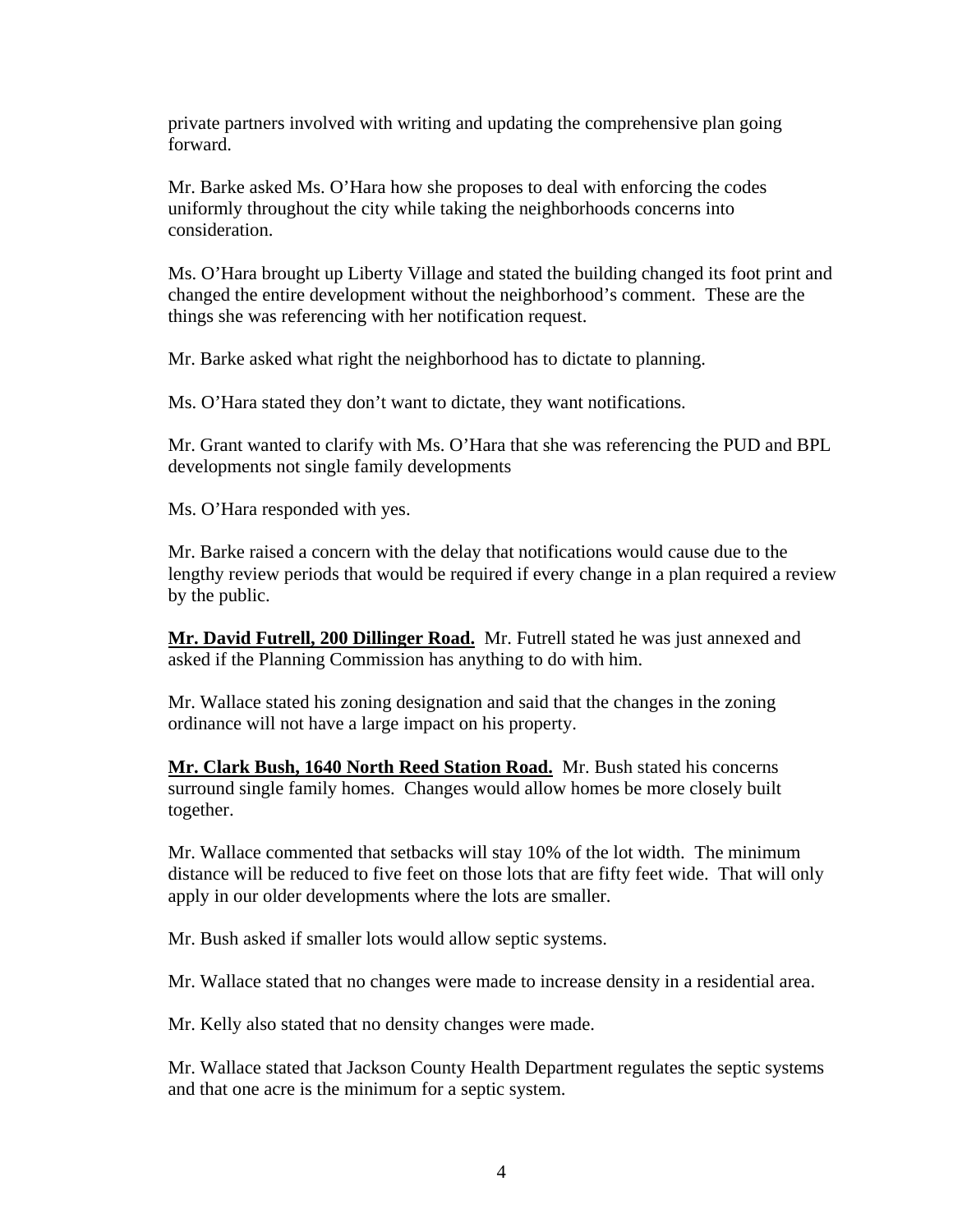Mr. Kelly stated that the City has not really updated the subdivision regulations and the majority of the subdividing and drainage issues are regulated there.

**D. Gorton, 606 West Elm Street.** Mr. Gorton gave a short history of Carbondale's zoning ordinances from his recollections of personal conversations with two of the members of City Council who assisted in writing the 1974 zoning code. He expressed concerns regarding how setbacks are enforced in older neighborhoods. He stated that primary and accessory structures built in compliance with the regulations at the time, but currently in violation of standards, would not be able to be rebuilt if they were destroyed. Insurance is nearly impossible to acquire on the buildings that are in violation. Mr. Gorton asked how the city proposes to solve the issues and encourage growth in the community. He stated that the city's economy is following a downward trend. He states that the City's older neighborhoods have been abandoned and the schools are faltering. Mr. Gorton suggests that the City build on its unique attributes. He stated our town is well known for our academics, youth, and outdoor beauty. He asked for the commission to explore ways to keep the educated population in Carbondale and to develop more walkable facilities. He also asked the Planning Commission to preserve the uniqueness of Carbondale.

**Chris Wissmann, 1111 West Walkup.** Mr. Wissmann, a member of the City Council, thanked the audience for attending. Mr. Wissmann feels we should set minimum standards not maximum standards on properties. Mr. Wissmann went through his recommendations on the Land Use table. Mr. Wissmann spoke in detail about the need for commercial space in PUD developments. Mr. Wissmann discussed his feelings on density versus green space. Mr. Wissmann feels that the Neighborhood Business district's restrictions are not practical. He noted that there are a lot of opportunities for redevelopment if the restrictions were relaxed. He feels that lots of properties are improperly zoned. He mentioned the old High School and the old Armory building.

Mr. Wissmann discussed the sign ordinance with reference to flashing signs. He understands the safety hazards associated with such a sign on a major street but disagreed with a complete ban.

Mr. Wissmann wants the Preservation ordinance to have the authority for the city to repair an historic property and place a lien on the property to recover the costs associated with the repair.

Mr. Kelly stated that the Neighborhood Business district does need a serious overhaul. He also stated that certain properties, such as the armory and high school, should be added to the ordinances as a special use so city council can review any uses going into those buildings.

Mr. Grant asked if either of the properties would qualify under the Neighborhood Business District zoning.

Mr. Wallace stated that some of the restrictions in the Neighborhood Business district would not allow the properties to be rezoned Neighborhood Business.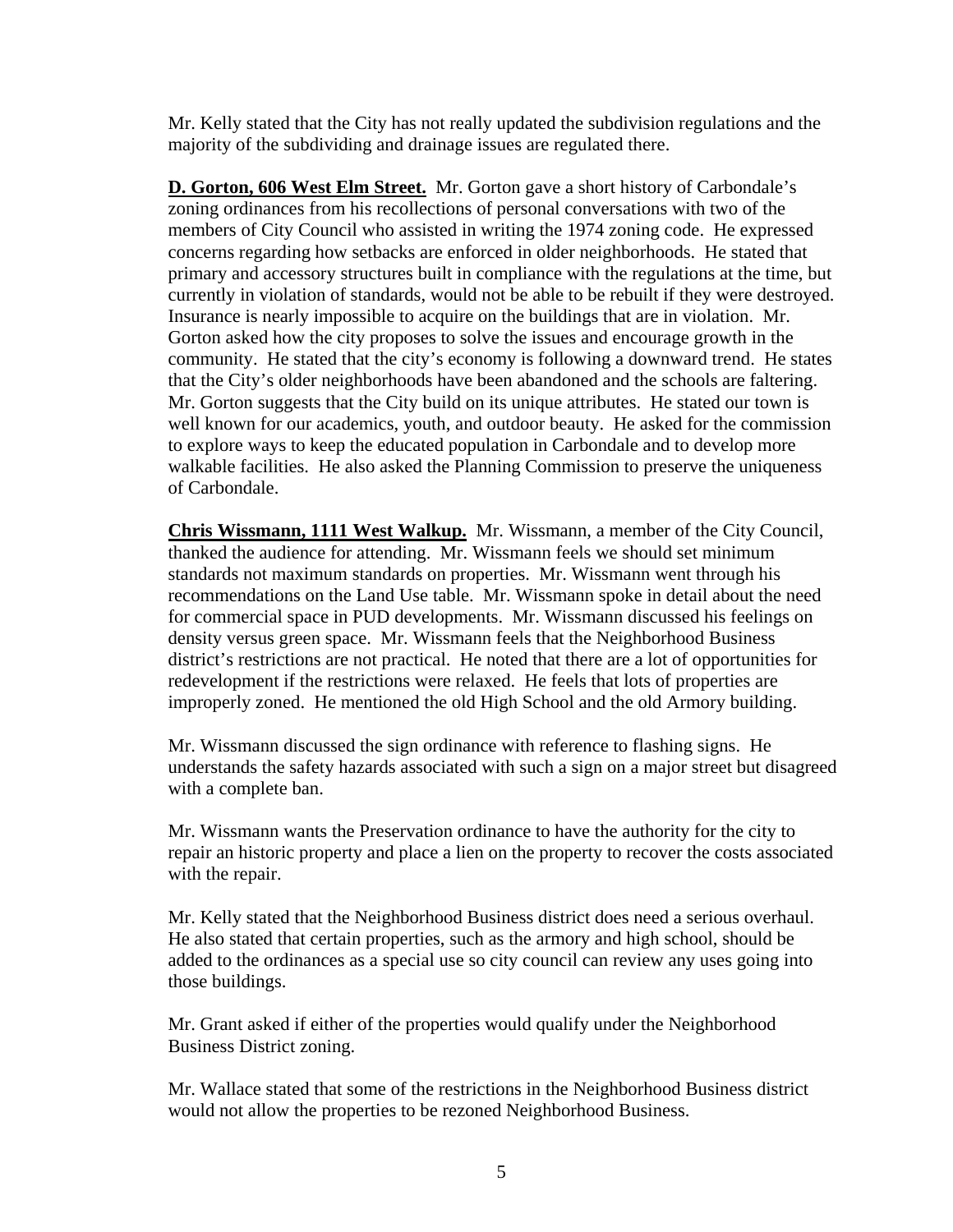The Planning Commission discussed the implications of issuing special uses for the properties being discussed.

**Luanne Brown Woolf, 1440 East Walnut Street.** Ms. Woolf stated her back yard abuts a BPL zoning district that contains the Kroger's property. She urged the Planning Commission to adopt Crime Prevention Through Environmental Design (CPTED) as a requirement during design and development process.

Mr. Kelly stated that this ordinance does include new lighting standards. The ordinance does use the buffering, fencing and screening, and lighting suggestions contained in CPTED.

Mr. Barke asked why we don't just adopt CPTED?

Mr. Kelly stated there is not a universal standard for CPTED but he has followed the universal recommendations and principals.

**Sushil Tibrewala, 24 Pinelake Drive.** He requested information on the PUD subdivision regulations.

Mr. Wallace stated that staff can do research to find out how his property was zoned PUD and let him know.

**Jane Adams, 606 West Elm Street.** Ms. Adams, a City Council member, stated she was involved in the creation of the Comprehensive Plan and would be using that experience as a basis for her ideas. Ms. Adams quoted several passages from the Comprehensive Plan that pertain to the revisions proposed as part of the zoning ordinance update. Ms. Adams stated she feels the code does not address all the changes that the Comprehensive Plan calls for. She stated this is the first step in getting a code that the Comprehensive Plan calls for. She feels new standards for existing neighborhoods need to be put in place in order to protect them from new and existing businesses.

Ms. Adams reiterated Mr. Gorton's feelings on the existing buildings being too close to the property line. Ms. Adams suggested any property built prior to zoning being adopted in the city is legal. Not non-conforming, but legal.

Ms. Adams voiced her support for the building standards being proposed.

Ms. Adams asked for pervious pavement incentives to help relieve the flooding issues in the City.

She felt the integration of bicycles and pedestrians into developments is critical.

Ms. Adams asked why the majority of the Special Uses allowed in the Mobile Home Park were removed.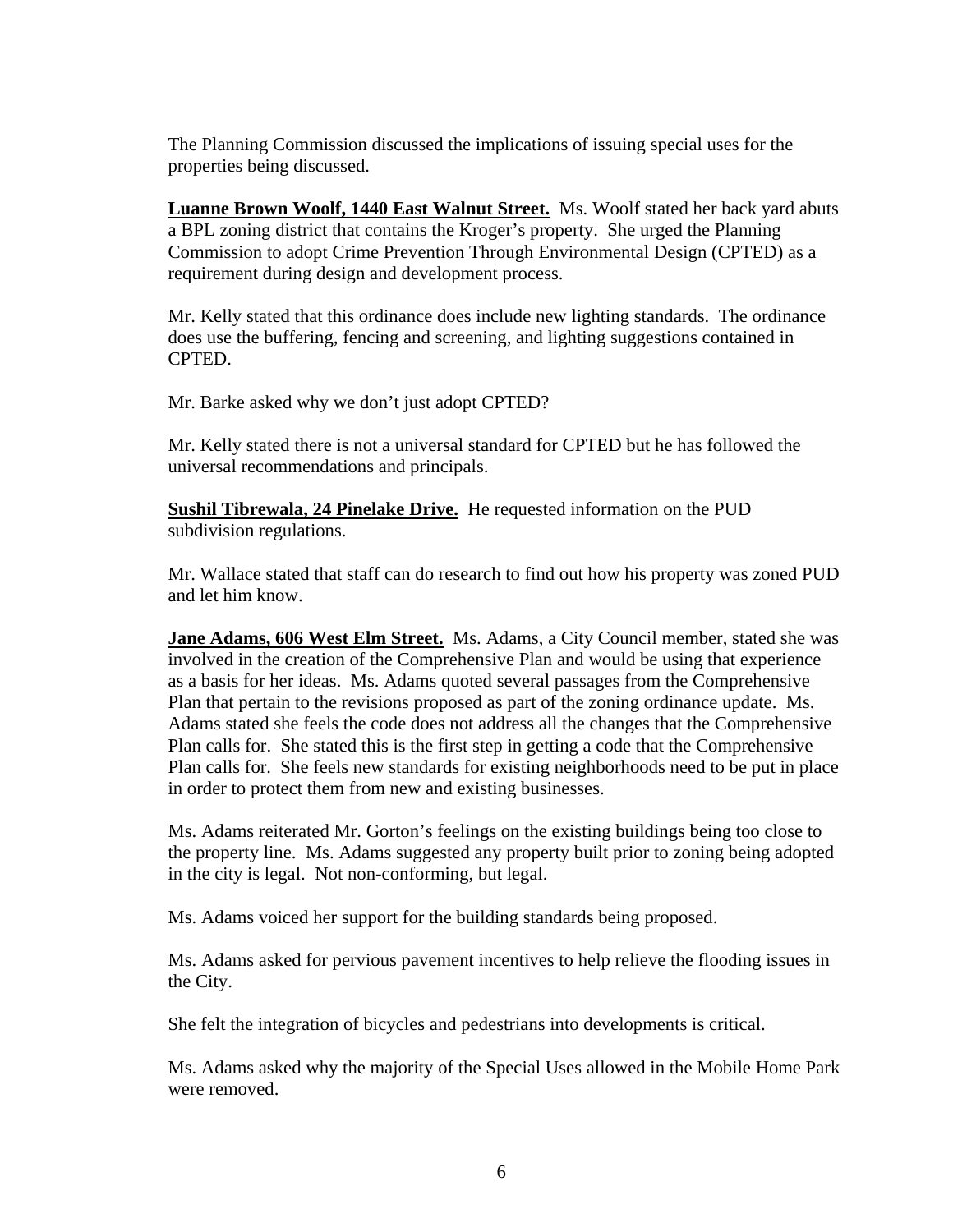Mr. Wallace stated that rather than apply for a special use the property to be rezoned if a particular use is desired.

Ms. Harvey called a recess in the meeting for five minutes. The meeting was to be reconvened at 8:05.

Ms. Harvey reconvened the meeting at 8:05 pm.

**Adam Loos, 724 North Carico Street:** Mr. Loos wanted to voice his support for D. Gorton's views on legalizing all existing structures. Mr. Loos suggested a move from our type of code to a form based code. Mr. Loos expressed a concern about the widest portion of the building had to face the street, mentioning the effect on bungalow style homes.

**Jessica Bradshaw, 512 North Carico Street, Apartment A:** Ms. Bradshaw voiced support for CPTED standards being included in the Ordinances. Ms. Bradshaw voiced support for neighborhood design review as Ms. O'Hara suggested. Ms. Bradshaw suggested some design items be included in the regulations. She suggested that PUD and BPLs revert back to the original zoning if the project never starts construction.

**Erin Palmer, 306 North Springer Street:** Ms. Palmer asked what some of the changes are to the lighting code.

Mr. Kelly stated that the lighting standards are new. The existing code does not address lighting. The new code will limit the heights of lamp posts and lighting wall packs. Lights will be required to cast the light down and not off to the side.

Ms. Palmer asked if the regulations would be retroactive.

Mr. Kelly stated that it is possible if the city desires the change.

Ms. Palmer also voiced her support for making structures that existed before zoning legal.

**Judy Cunningham, 509 North Oakland Street:** Ms. Cunningham stated that she is unable to have others living with her because she is zoned R-1. She was protesting her house being zoned R-1.

**Mike Page:** He feels the fact that private property is involved in the plan is overlooked. He stated the idea of all property fitting in a district is ludicrous. He voiced support for Mr. Wissmann and Ms. O'Hara.

**Lance Jack, 1026 N. Bridge:** Mr. Jack, member of the City Council, suggested a desire to revitalize and redevelop rental properties into single family residential properties. He wants to find a way to develop stronger core neighborhoods. Mr. Jack suggested creating an R-1 central and an R-1 northeast. He suggested these districts to meet the desires of the neighborhoods while still maintaining land use control as the City desires. He agreed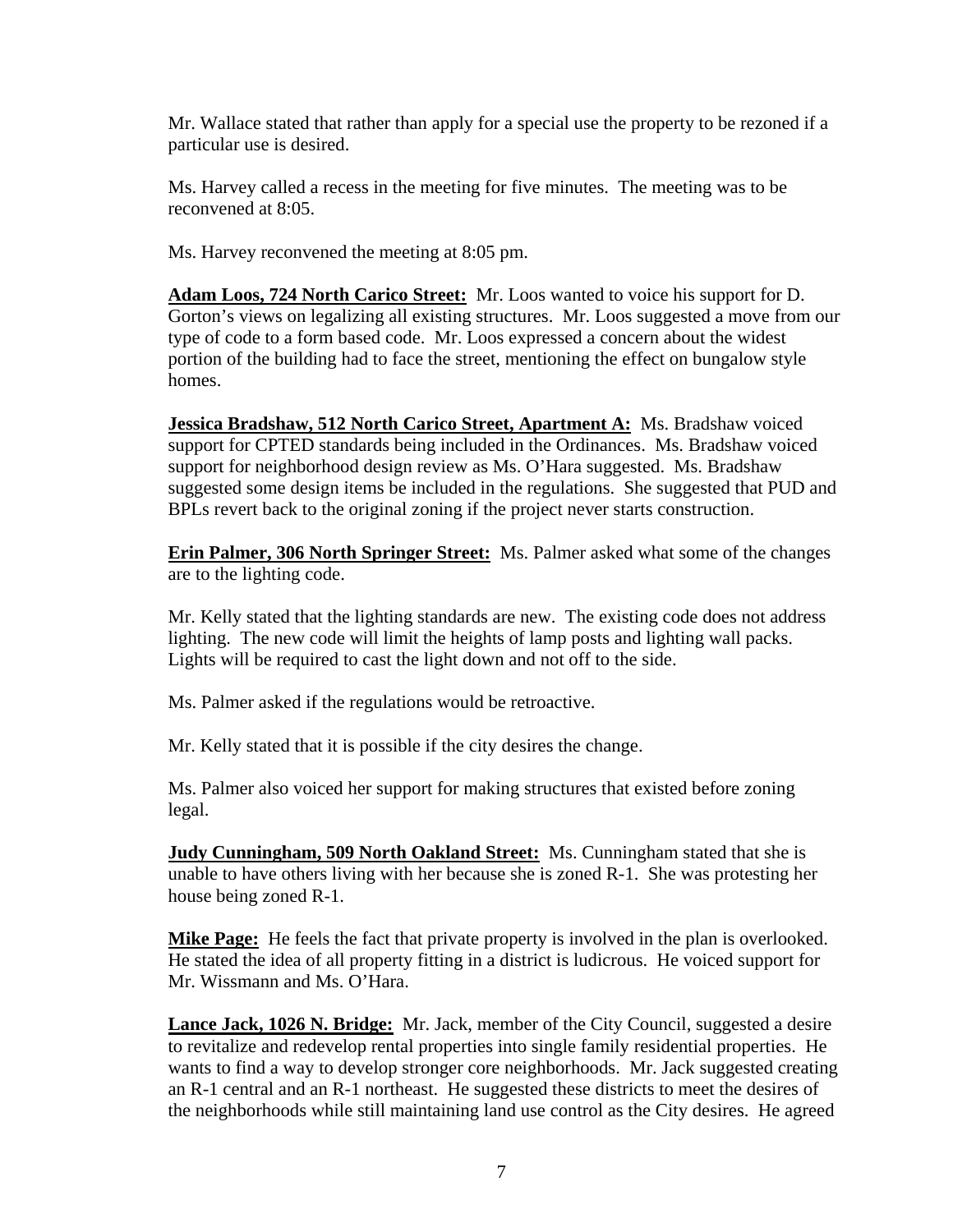with Mr. Wissmann in regards to setting minimum requirements not maximum requirements. He feels the city needs to look carefully at the land use table and be sure that the restrictions make sense. Mr. Jack agrees with Ms. Adams and Mr. Gorton on existing buildings should be made legal to allow restoration and reconstruction of previously existing buildings in older neighborhoods.

**Carol Burns, 88 Dakota Road:** Ms. Burns asked that we keep in mind the integrities of the historic districts. She stated she does not want another Family Video type of development to invade on the historic districts. She also thanked the city for notifying them about the meeting.

**Don Monty, 418 S. Giant City Road:** Mr. Monty, member of the City Council, stated that much is happening in this ordinance revision. The majority of the changes are in the Special Uses and Permitted uses. He suggested that a written explanation be created for each and every change in the land use table. Mr. Monty commented on the lighting ordinances. Mr. Monty commented on the parking lot requirements in regards to the surfacing requirements. Mr. Monty stated he would submit his list of recommendations to the Planning Commission in writing.

Mr. Grant asked Mr. Michalesko, Fire Chief, whether or not buildings being closer to the property line increased fire risks. He stated yes. Mr. Grant asked Mr. Michalesko if the building code in place would help reduce the risk. He stated yes. Mr. Michalesko stated that the materials and type of structure varies and his plan of attack for each building will be different.

Mr. Kang asked Mr. Michalesko, Fire Chief, if the space between buildings being 10 feet increases the risk of fire jumping buildings. He stated yes. Mr. Kang asked if the structure is damaged less than fifty percent could the structure be rebuilt. Mr. Michalesko stated you could. Mr. Grant noted that you would still have to rebuild the property to current code.

Mr. Wallace stated we received a lot of feedback on the zoning ordinance revision. The Planning staff will be working on amending the revised code until the February  $20<sup>th</sup>$ Planning Commission meeting. The public hearing will be left open until said meeting.

### **5. Old Business**

None.

### **6. New Business**

**A.** City Council Agenda of January 8, 2013

Mr. Wallace provided details of the Council's action.

#### **Adjournment**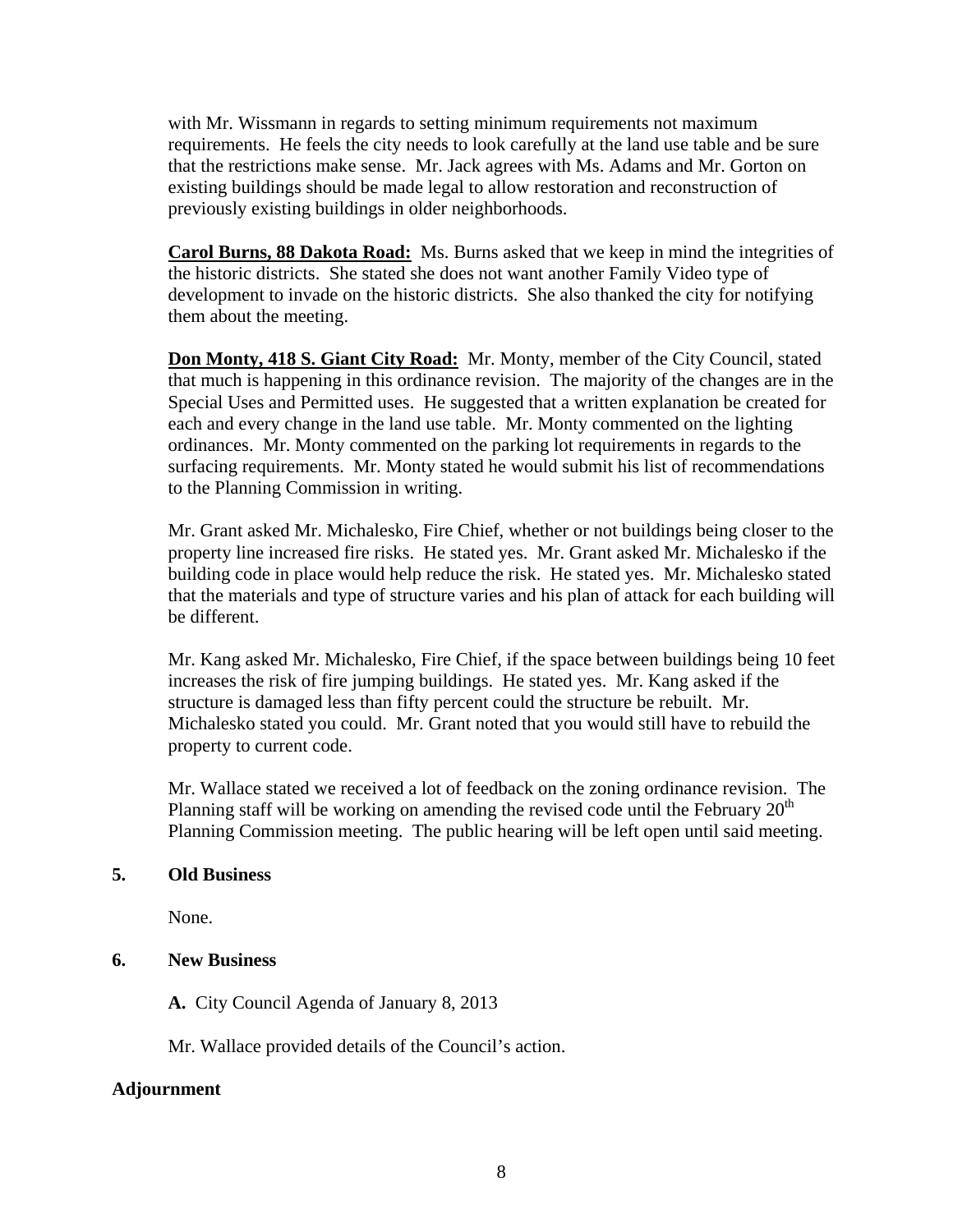Ms. Harvey adjourned the meeting at 9:04 p.m.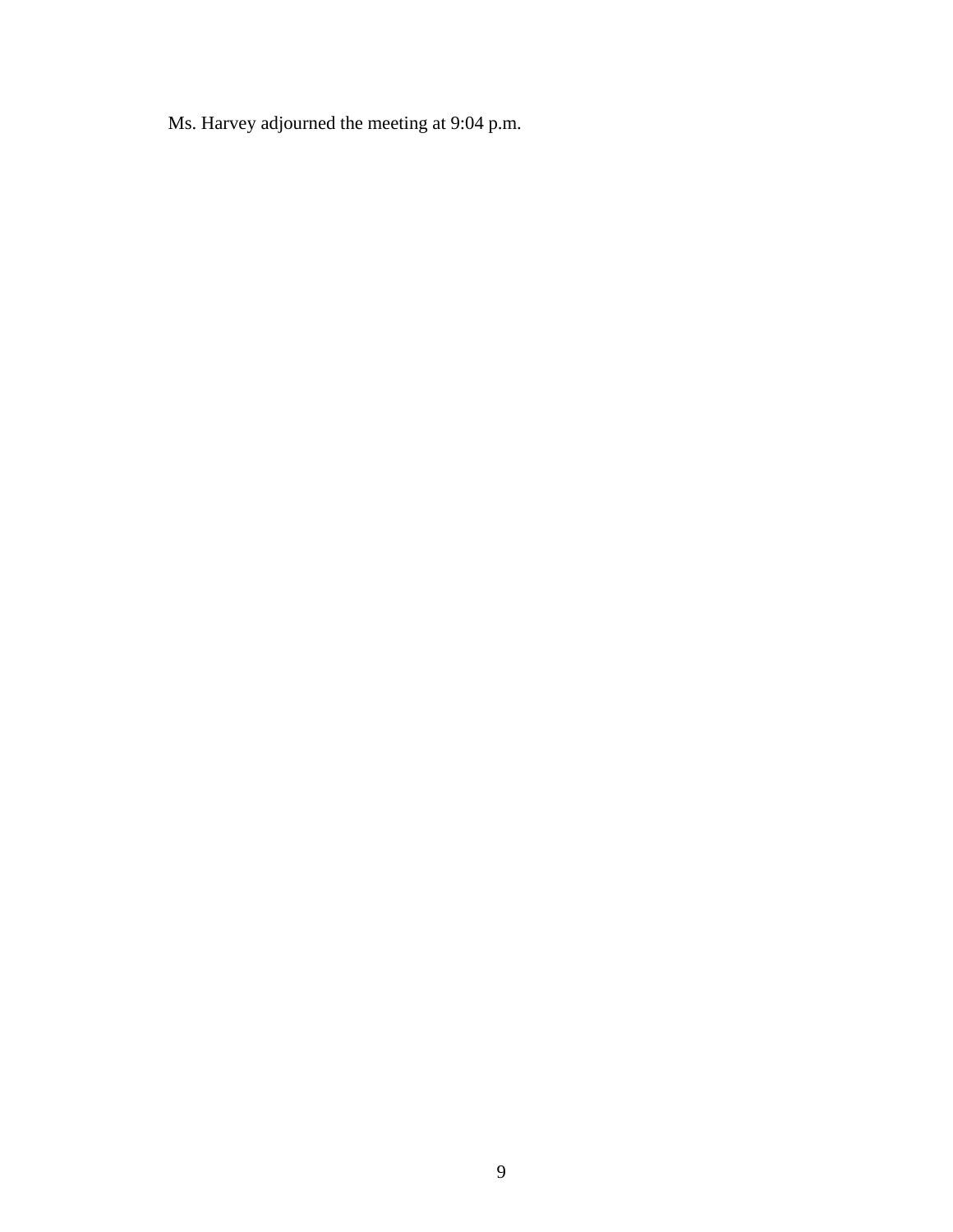# **MINUTES**

# **City of Carbondale Preservation Commission Monday, October 15, 2012 City Hall/Civic Center – 7:00 p.m***.*

1. **Roll Call:** Chair Parkinson called the meeting to order at 7:00 p.m.

**Members Present:** Benedict, Clark, Comparato, Doherty, Ittner, Parkinson, Sigler, VanAwken

**Members Absent:** Booker

**Staff Present:** Price

**Guests:**

2. **Approval of Minutes:** Mr. Sigler moved, seconded by Ms. Ittner, to approve the minutes of September 17, 2012. Minutes were approved unanimously.

Barb Doherty was introduced to the commission.

#### 3. **Communications and Reports:**

#### A. Educational and Technical Committee

Dede Ittner reported that Morris Library is going to put the text and audio up of the Oral Histories on the internet. She reported her other activities that are listed on her written report she submitted.

Mr. VanAwken thanked Mrs. Ittner for her efforts preserving Carbondale's history. He also discussed the relevance of the Preservation Commission. He also requested an opportunity to present his ideas for the property located just east of the present Public Safety Center.

#### B. Certificate of Appropriateness Committee

October 18, 2013 is the COA meeting for 200 N. Poplar Street demolition application at 3:20 pm.

Town Square pavilion repairs were discussed. The purpose of the Certificate of Appropriateness was discussed.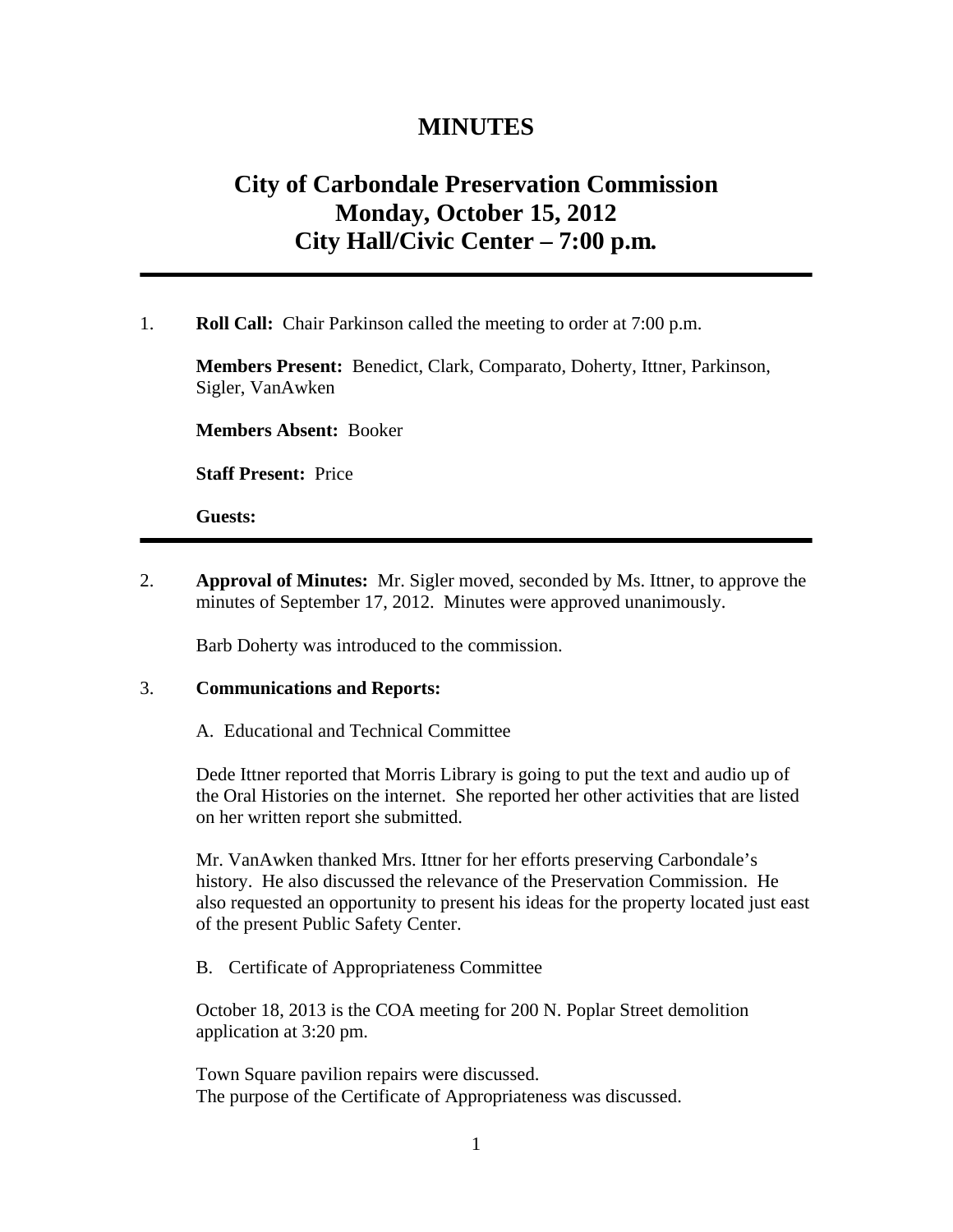C. The Pecan Street Historic district was discussed. Mrs. Ittner stated that the Barrows and the Browns owned the orchard land that used to exist in the area being discussed.

### 4. **Old Business:**

- A. Walking Tour Brochure is complete and paid for.
- B. Open Meeting Act training. Staff reminded the commission they needed to complete the training by the end of the year.

#### 5. **New Business:**

- A. Preservation Goals for the Future
- Mr. Parkinson discussed the committees.

Mr. Parkinson discussed creating subcommittees.

Mr. Parkinson stated that a member of the Preservation Commission should be kept current on the Planning Commission activities. If a property the Commission is interested in is under consideration that member should speak at the Planning Commission.

The Certificate of Appropriateness will be Mr. Parkinson, Mr. Clark, Mr. Sigler and Ms. Booker as an alternate. He discussed different ideas to make the committee more effective including giving the committee more power to save the historic structures.

Educational and Technical Assistance and Public Relations committee will consist of Mrs. Ittner Mr. Comparato, Mrs. Doherty and Ed VanAwken Nomination Committee is Mr. Clark, Mr. Parkinson, Mrs. Benedict, and Mr. Sigler and Mrs. Booker as alternates.

Work Plan Committee is Mr. Clark, Mrs. Doherty and Mrs. Ittner.

#### 6. **Comments by the Public, Commission Members and Staff:**

Mrs. Benedict gave a history of her involvement with the City of Carbondale.

Mrs. Doherty gave a history of her involvement with the City of Carbondale.

#### 7. **Adjournment:**

 Mrs. Ittner moved to adjourn the meeting, Mr. Sigler seconded and the motion carried. The meeting adjourned the meeting at 8:36 p.m.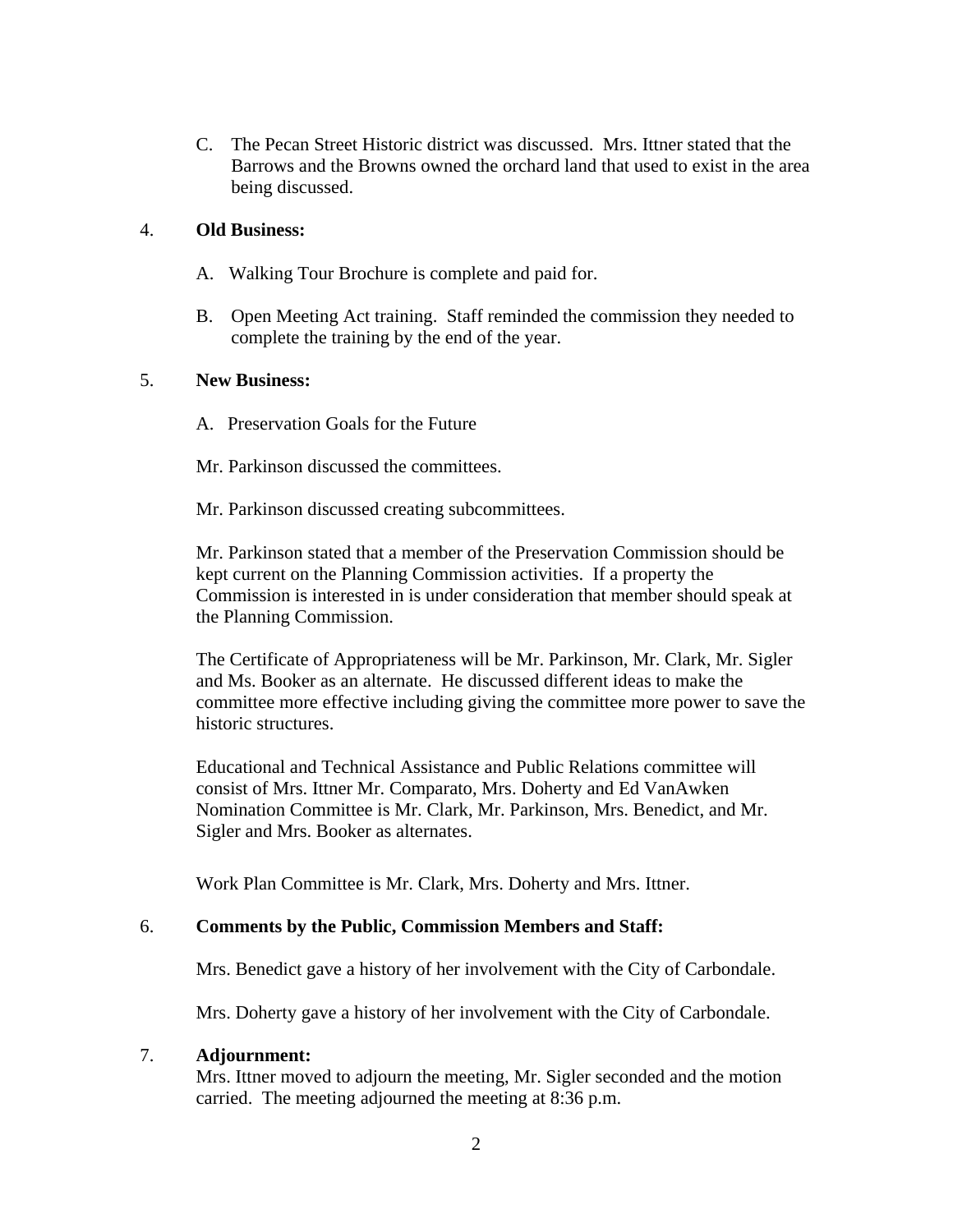## **MINUTES**

# **City of Carbondale Preservation Commission Monday, November 19, 2012 City Hall/Civic Center – 7:00 p.m***.*

1. **Roll Call:** Chair Parkinson called the meeting to order at 7:00 p.m.

**Members Present:** Clark, Comparato, Doherty, Ittner, Parkinson, VanAwken, Sigler (7:05)

**Members Absent:** Booker, Clark

**Staff Present:** Price

**Guests:**

2. **Approval of Minutes:** Minutes will be ready for the next Preservation Commission meeting.

#### 3. **Communications and Reports:**

A. Educational and Technical Committee

Mrs. Ittner stated Bill Eaton is getting ready for his Oral History. Mrs. Doherty has asked for her mother to be set up for an Oral History as well.

B. West Pecan Street Preservation District

Mrs. Parkinson has gathered the signatures for the district. She is waiting on the neighborhood to finish its applications.

C. Downtown Preservation District

Gail White and Mr. Parkinson are planning on starting the organization of that district.

### 4. **Old Business:**

A. Ordinance Update

The ordinances are up for review on the city's website.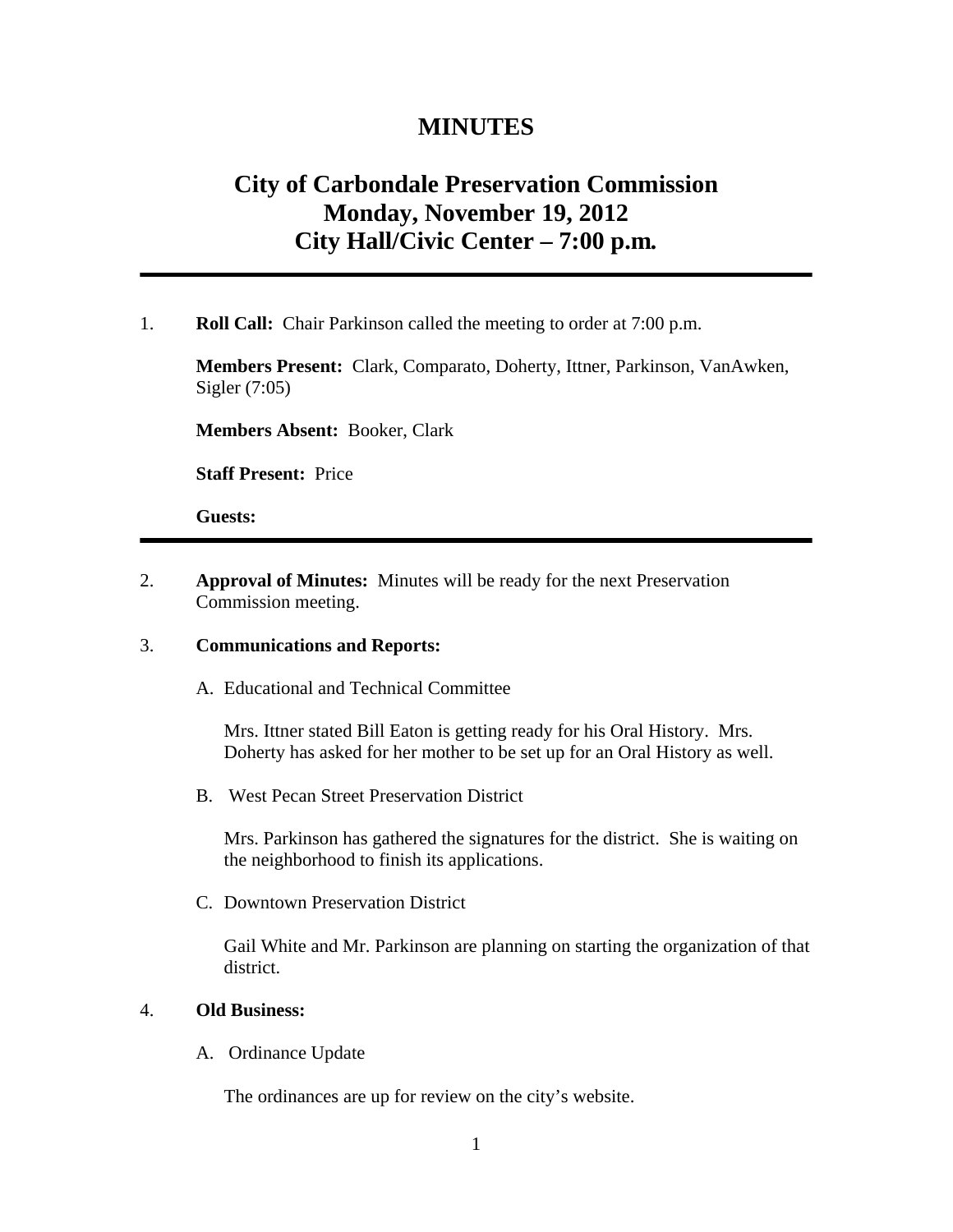- B. Mr. VanAwken made a presentation about the property behind the Public Safety Center.
- C. The Certificate of Appropriateness met and determined that 200 North Poplar Street was suitable for demolition due to the multiple changes that had been made to the structure that had made it no longer historically significant.

### 5. **New Business:**

- A. The Preservation Commission suggested forming a nonprofit organization to retrieve historic items from historic buildings and selling them to raise money for the purchasing of and restoration of historic homes.
- B. The placements of plaques on city buildings are now required to be given to the Preservation Commission for approval.
- C. The committees that were suggested to be combined are not able to be combined. The COA committee and the Hardship Review committee need to be separate because they need to be checks and balances for each other.
- D. A discussion regarding Associate Members was had. A nomination was put on the floor for Mrs. Parkinson to be submitted to the Mayor to become an Associate Member. Mr. Parkinson stated that he has a conflict of interest in this nomination and handed the meeting to Mr. Sigler. Mr. Sigler accepted the nomination and got and second from Mr. Clark. All were in favor, none were opposed. Mr. Sigler turned the meeting back to Mr. Parkinson.

### 6. **Comments by the Public, Commission Members and Staff:**

#### 7. **Adjournment:**

 Mrs. Ittner moved to adjourn the meeting, Mr. Sigler seconded and the motion carried. The meeting adjourned the meeting at 8:05 p.m.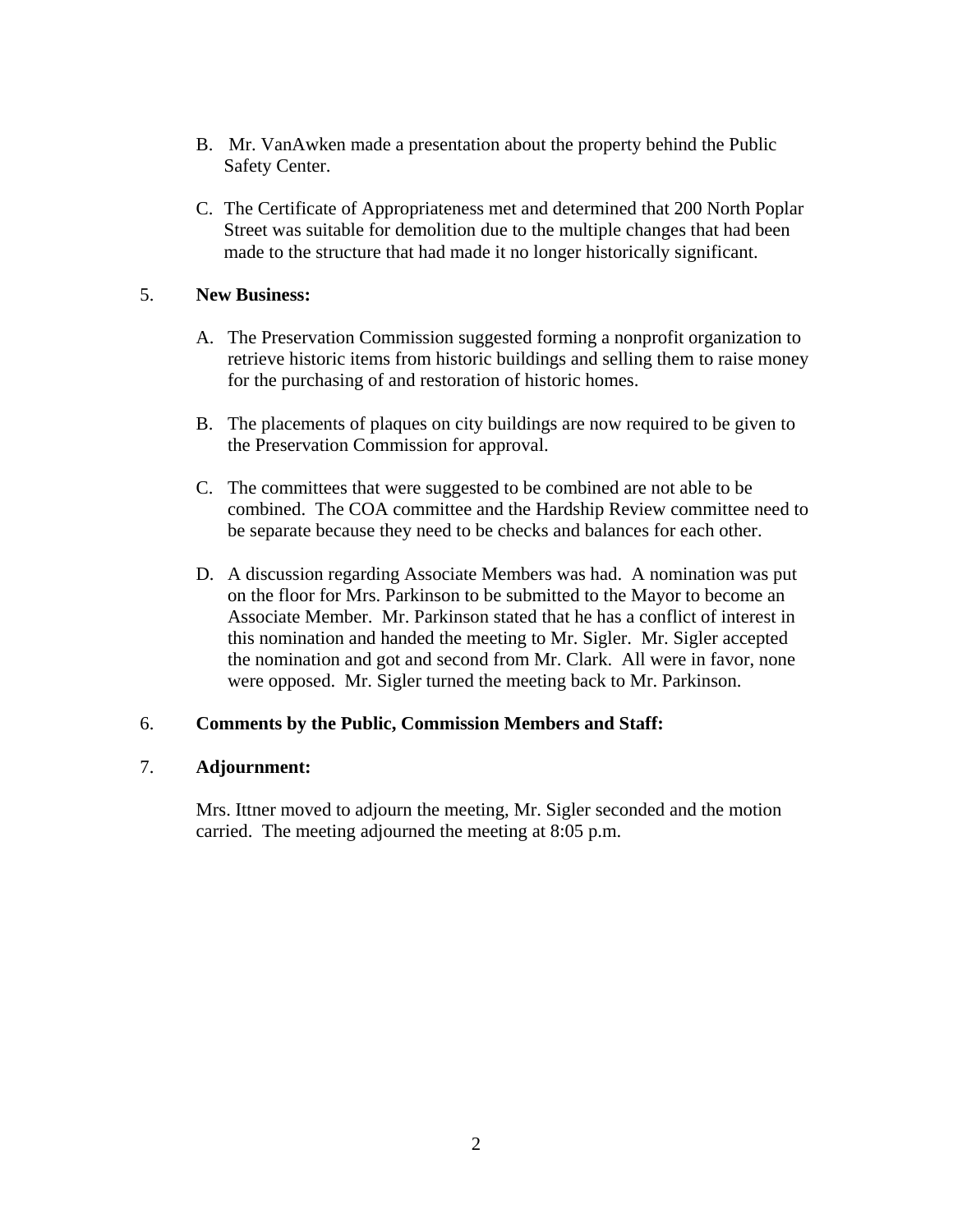

The City of Carbondale's Liquor Advisory Board held a meeting on Thursday, July 7, 2011, in City Council Chambers, Room 108 of the Civic Center, 200 South Illinois Avenue. Chairman Mark Robinson called the meeting to order at 5:33 p.m. with the following-named members of the Board present/absent:

#### **1. Roll Call**

Present: Mark Robinson, John Benshoff, Nick Ferraro, Dave Loftus, John Mills, Steve Payne and Rob Taylor.

Absent: None

A quorum was present. Also present were City Clerk Rachael E. Keehn, City Manager Allen Gill, and City Attorney P. Michael Kimmel.

#### **2. Election of Officers**

J. Mills moved, R. Taylor seconded, to retain Mark Robinson as Chair of the Liquor Advisory Board. VOTE: All voted aye, motion declared carried. M. Robinson moved, N. Ferraro seconded, that John Benshoff be elected as Vice Chair of the Liquor Advisory Board. VOTE: All voted aye, motion declared carried.

#### **3. Consideration of Revisions to Liquor Code**

M. Robinson summarized the item being considered by the Board, namely the revision to the liquor code which would raise or remove the cap to Class C liquor licenses. Frances Murphy, General Manager of the Neighborhood Co-op, asked about a proposal from Councilman/Commission Monty. City Attorney P. Michael Kimmel indicated that one of the two proposed ordinances was based on Mr. Monty's proposal. City Manager Allen Gill briefed the audience and the Board on the two items. J. Mills requested clarification from the City Attorney. Representatives of the Neighborhood Coop and Kroger spoke in favor of the new revisions. Ray Bailey of Illinois Liquor Marts asked for clarification of the definition of grocery store. Tom Corley from Warehouse Liquors asked if there should be a required percentage of grocery sales. Wendy Hoffmann McClanahan asked about TIPS training for grocery store employees. Pat Kelley commented on the liquor fees and read a prepared statement. Jane Adams requested the Board's input on the issue of density of liquor establishments. Scott Thorne commented on John Mills' cigarette analogy. Ann Karayannis, former owner of Pinch Penny Liquors, commented on TIPS training and license fee disparity for C1 and C2 licenses. Theresa Guy from Wal-Mart spoke in favor of the proposed license for grocery stores. Tasis Karayiannis of Old Town Liquors commented on his store's efforts to reduce the party image for SIU and spoke in opposition to the proposed classification. A representative of Kroger disputed the impact grocery store sales of alcohol would have on liquor stores. Ray Bailey of Illinois Liquor Mart questioned the Kroger representative's statistics. Scott Thorne commented on the liquor license fee schedule disparity. Lee Fronabarger commented on the sales of alcohol in Ames, Iowa; Urbana, Illinois; and Cape Girardeau, Missouri. Joel Fritzler commented on this historical discussion of this topic. Trace Brown spoke in favor of convenience stores being authorized to sell alcohol. Pat Karayiannis of Old Town Liquors asked about a residency requirement for Class C licenses.

Liquor Advisory Board members addressed the concerns voiced from the audience and requested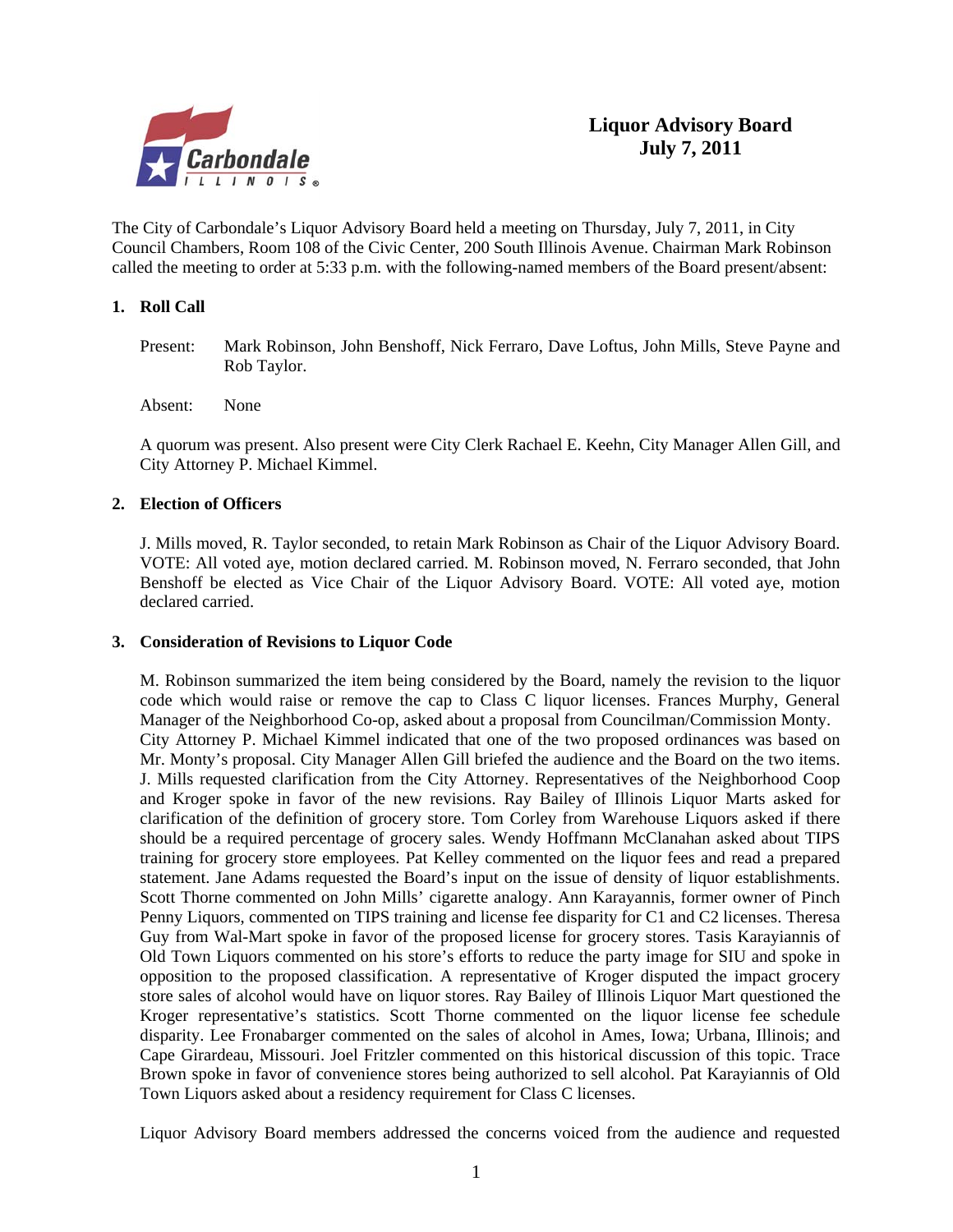clarification from the City Attorney. D. Loftus moved, J. Benshoff seconded, to adopt an amendment to Title Two of the Carbondale Revised Code by creating a new Class C2 license, with the provision that there is some tightening up of the definition of grocery store. VOTE: Ayes: J. Mills, D. Loftus, N. Ferraro, J. Benshoff, M. Robinson. Nays: R. Taylor. Motion carries.

Jane Adams noted that her intent was to request more in-depth discussion in considering certain separable issues.

#### **4. Scheduling of Next Meeting**

M. Robinson noted that the next scheduled meeting is August 4, 2011.

#### **5. Adjournment**

There being no further business to come before the Board at this meeting, the meeting was declared adjourned at 7:14 p.m.

 $\overline{\phantom{a}}$  , and the contract of the contract of the contract of the contract of the contract of the contract of the contract of the contract of the contract of the contract of the contract of the contract of the contrac Rachael E. Keehn, City Clerk By Jennifer Sorrell, Acting City Clerk

Approved by the Board on:

\_\_\_\_\_\_\_\_\_\_\_\_\_\_\_\_\_\_\_\_\_\_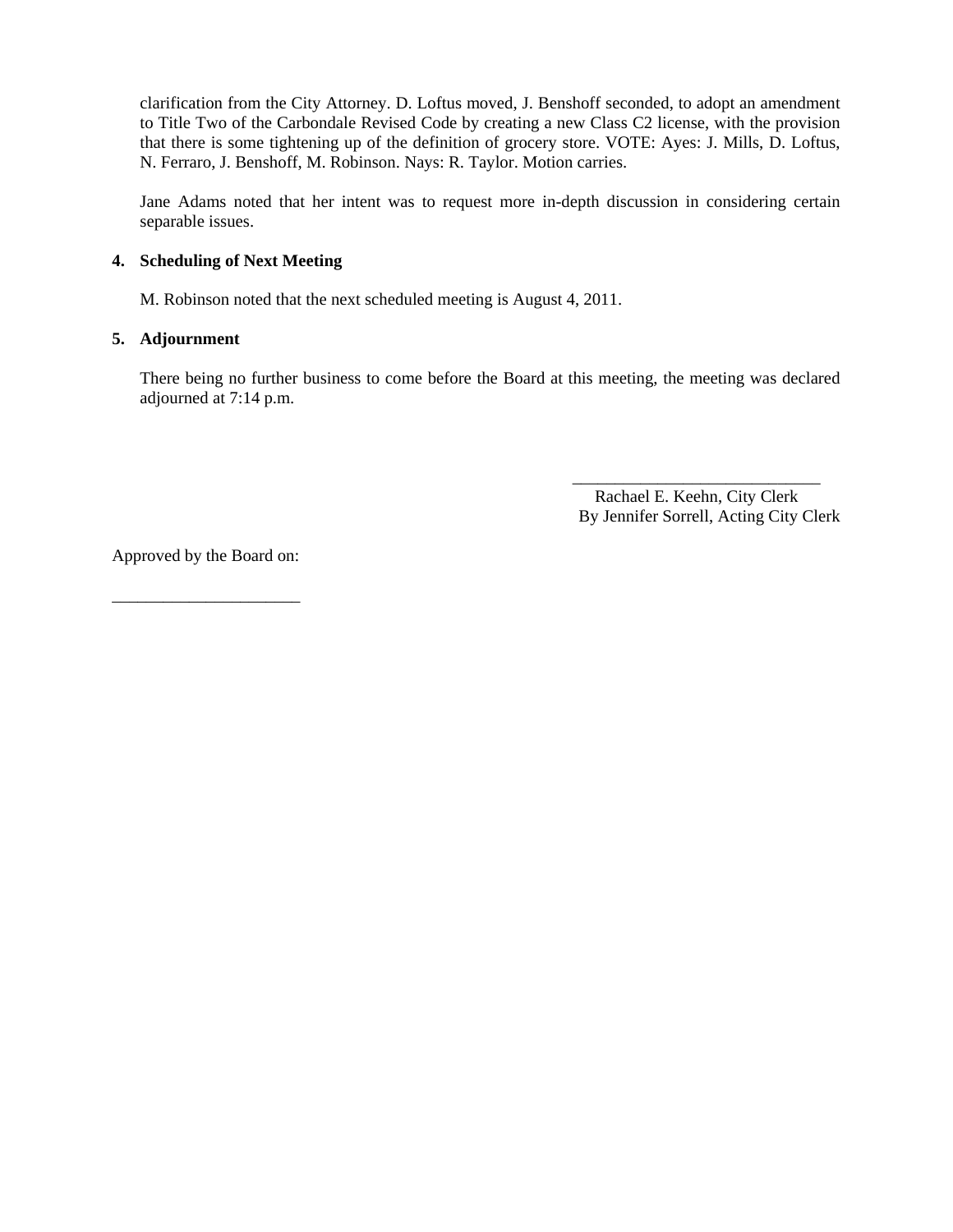

The City of Carbondale's Liquor Advisory Board held a meeting on Thursday, August 4, 2011, in Room 103 of the Carbondale City Hall/Civic Center. Chairman Mark Robinson called the meeting to order at 5:30 p.m. with the following-named members of the Board present/absent:

#### **1. Roll Call**

Present: Mark Robinson, John Benshoff, Nick Ferraro, Dave Loftus, and John Mills

Absent: Steven Payne and Rob Taylor (excused)

A quorum was present. Also present were City Clerk Rachael E. Keehn, Director of Development Services Kevin Baity, and Assistant City Attorney Jamie Snyder.

#### **2. Approval of Minutes**

D. Loftus moved, J. Mills seconded, to approve minutes from June 2, 2011. VOTE: All voted aye, motion declared carried.

#### **3. Consideration of an Application for Transfer of an Existing Class C1 Liquor License from Blue Fish Liquors and Cigars to Sunrise Hospitality, LLC**

The current owner, Zach Short, and the applicant, Manny Patel, introduced themselves to the Board. Assistant City Attorney Jamie Snyder addressed the Board regarding the State of Illinois issuance of a Citation and Notice of Hearing to Sunrise Internationals I, LLC. J. Mills questioned if this would bar the applicant from obtaining a state license. J. Mills and D. Loftus indicated that they would prefer to have the sales tax delinquency addressed prior to considering the application, M. Robinson indicated he was "on the fence" about approving the transfer of the Class C1 license from Blue Fish Liquors and Cigars to Sunrise Hospitality. J. Benshoff moved, N. Ferraro seconded, to recommend the denial of the transfer of the liquor license to Sunrise Hospitality, LLC from Blue Fish Liquors and Cigars until the sales tax matter has been addressed. VOTE: All voted Aye. Motion declared carried.

#### **4. Consideration of an Application for a Beer Garden at Pizza King, 308 South Illinois Avenue**

Ely Lane, Manager of Pizza King addressed questions from the Board. M. Robinson asked about the location and Ely Lane discussed the planned layout and easement. Development Services Director Kevin Baity gave further detail about City Council approval and planned construction. D. Loftus asked about handicap accessibility and J. Benshoff indicated it would be better to have an interior access to the beer garden. There was discussion about improved planning for accessibility. N. Ferraro moved, J. Mills seconded, to approve the application for a beer garden for Pizza King.

#### **5. Discussion of Other New Business**

Trace Brown, representing Marketplace Shell, talked about the desire to see gas stations/convenience stores able to sell alcohol. Shane Feather of ZX Store also spoke in favor of the proposal. J. Mills noted that the Council capped the C2 license so a new classification would be needed. He then commented that rather than look for reasons to create licenses, perhaps they should be looking at reasons why the Board should not. Thomas Hoffmann of Illinois Liquor Mart indicated that if the gas stations were authorized to sell alcohol, there would be eight liquor stores in town closing. N. Ferraro suggested waiting to see what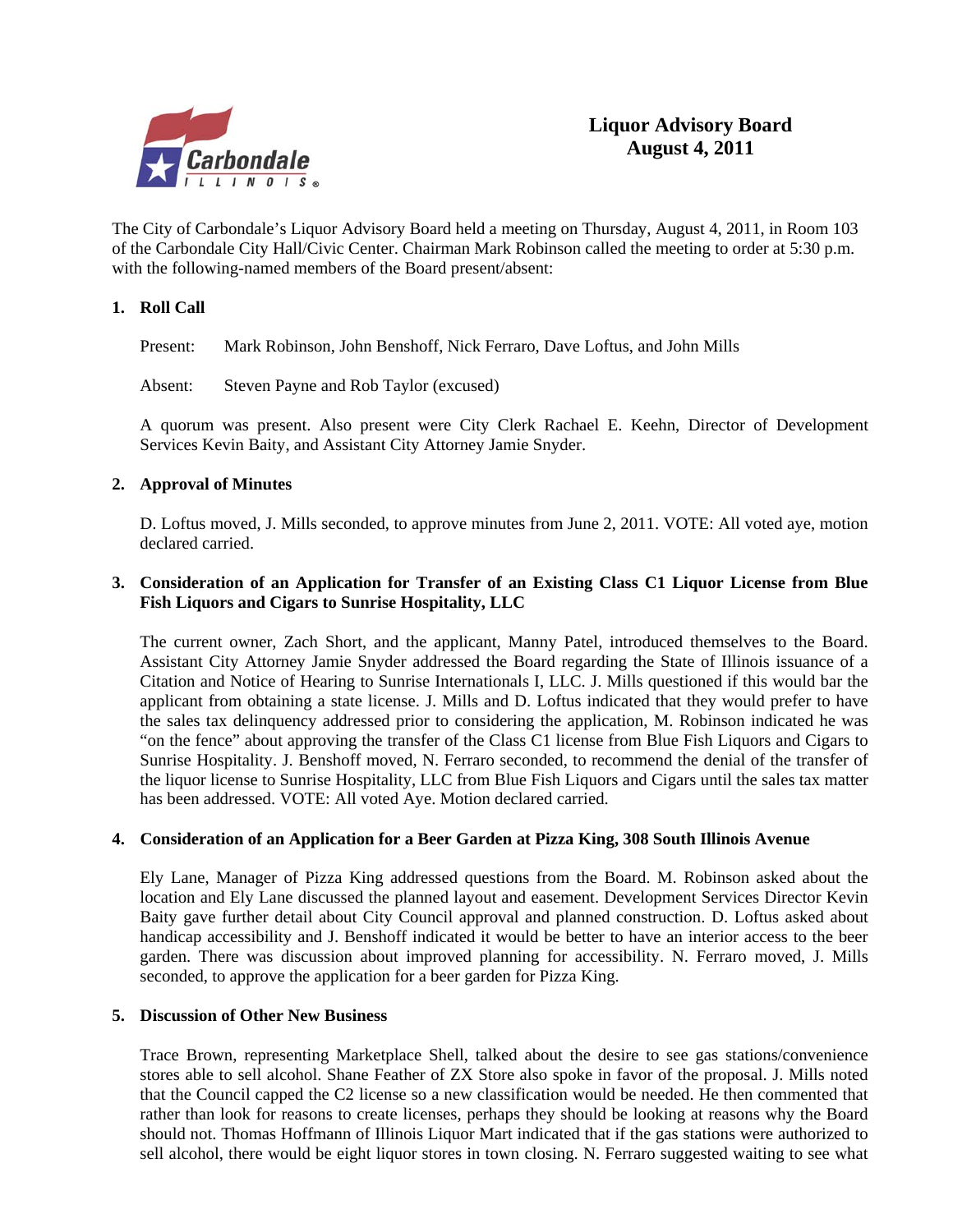the grocery store expansion effect would be. J. Benshoff commented that it took fifteen years to create a grocery store license, so why not allow more time for this issue? He added that he could not think of a compelling reason not to allow convenience stores to sell beer or wine, but that it takes time to shift the cultural code of the community. J. Mills commented that he had no problem with waiting and moving slowly, but he did not see any reason not to move. M. Robinson suggested revisiting this issue seriously in January and look at what the grocery store impact has been. M. Robinson and Trace Robinson discussed his business, Marketplace Shell. J. Mills and D. Loftus indicated their willingness to wait. D. Loftus commented that the license cap will be the main issue. M. Robinson made the recommendation, with Board consensus, to revisit the issue in January with sales tax revenue numbers, as well as figures indicating the impact on liquor stores and convenience stores.

Development Service Director Baity addressed the Board about authorizing microdistilleries. The Carbondale Code currently allows for microbrewing beer, but not spirits. Mr. Baity noted that this proposed change was an attempt to be proactive in a growing market. He commented on the Bourbon Trail and groups who had approached the City about microdistilleries. Mr. Baity indicated that the definition would have to be added to the Code and allowed under B1 or B2 licenses. J. Benshoff moved, N. Ferraro seconded, to add microdistilled spirits to the license classification. VOTE: All voted aye. Motion declared carried.

Development Services Director Kevin Baity presented the proposal to allow on-site consumption of wine for the Class H licenses. Currently, only wine tasting is allowed, which is no more than three ounces per tasting, according to the Assistant City Attorney. Mr. Baity indicated that the winery within Carbondale is currently the only one in southern Illinois unable to sell wine by the glass. M. Robinson indicated he was unaware that sale by the glass was restricted. J. Benshoff stated that he had no problems with authorizing the proposed change. The Board noted no objection to allowing sales by the glass.

Audience member, Raul Ayala, shared his observation that the Board would probably not receive the sales tax figures in January. M. Robinson commented that he felt what was being sought was community impact. Mr. Ayala shared his thoughts on controlled substance sales in the past, as opposed to the present. Mr. Ayala and M. Robinson discussed the historic conversation regarding alcohol sales in Carbondale.

#### **6. Scheduling of Next Meeting**

The next regular meeting is scheduled for September 1, 2011 at 6:00 p.m.

#### **7. Adjournment**

There being no further business to come before the Board at this meeting, the meeting was declared adjourned at 6:29 p.m.

 $\frac{1}{\sqrt{2}}$  ,  $\frac{1}{\sqrt{2}}$  ,  $\frac{1}{\sqrt{2}}$  ,  $\frac{1}{\sqrt{2}}$  ,  $\frac{1}{\sqrt{2}}$  ,  $\frac{1}{\sqrt{2}}$  ,  $\frac{1}{\sqrt{2}}$  ,  $\frac{1}{\sqrt{2}}$  ,  $\frac{1}{\sqrt{2}}$  ,  $\frac{1}{\sqrt{2}}$  ,  $\frac{1}{\sqrt{2}}$  ,  $\frac{1}{\sqrt{2}}$  ,  $\frac{1}{\sqrt{2}}$  ,  $\frac{1}{\sqrt{2}}$  ,  $\frac{1}{\sqrt{2}}$ 

 Rachael E. Keehn, City Clerk By Jennifer Sorrell, Acting City Clerk

Approved by the Board on:

\_\_\_\_\_\_\_\_\_\_\_\_\_\_\_\_\_\_\_\_\_\_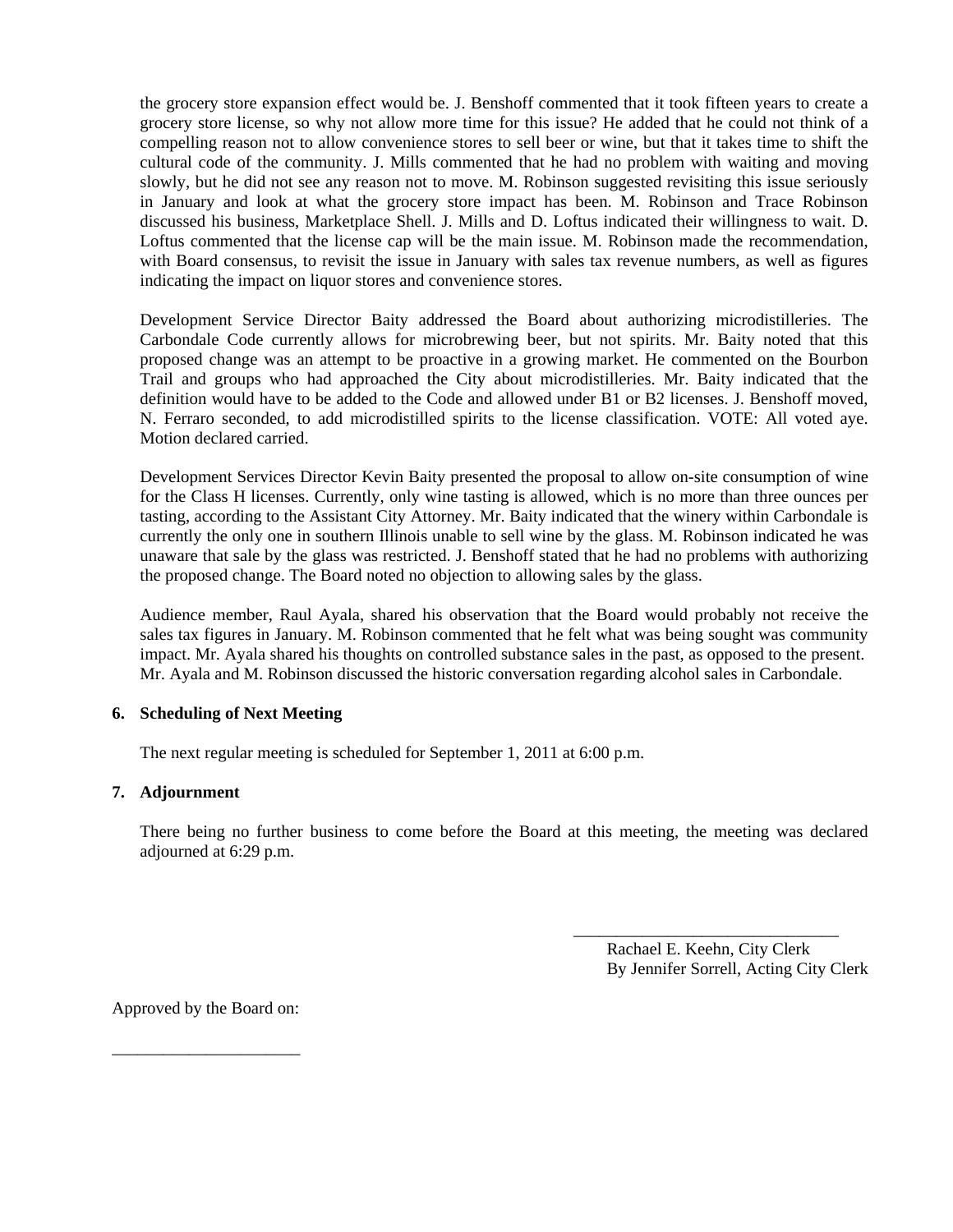

**Special Meeting of the Carbondale Liquor Advisory Board August 10, 2011 at 6:30 p.m.**

The City of Carbondale's Liquor Advisory Board held a special meeting on Wednesday, August 10, 2011, in City Council Chambers, Room 112 of the Civic Center, 200 South Illinois Avenue. Chairman Mark Robinson called the meeting to order at 6:53 p.m. with the following-named members of the Board present/absent:

#### **1. Roll Call**

Present: Mark Robinson, Dave Loftus, John Mills, and Steve Payne.

Absent: John Benshoff, Nick Ferraro, and Rob Taylor.

A quorum was present. Also present were City Clerk Rachael E. Keehn, Fire Chief John Michalesko, and Police Lieutenant Mark Goddard.

#### **2. Consideration of an Application for a Class F1 liquor license for Carbondale Main Street's Carbondale Rocks Revival Music Festival on September 9 and 10, 2011**

Meghan Cole, Executive Director of Carbondale Main Street, explained that the new event would be run by the same organization that handled the Pig Out. J. Mills moved, D. Loftus seconded, to approve the application for a Class F1 liquor license for Carbondale Main Street's Carbondale Rocks Revival Music Festival on September 9 and 10, 2011 pending receipt of outstanding items. VOTE: All voted aye, motion declared carried.

#### **3. Consideration of Applications for Class C2 Liquor Licenses for Schnuck Markets, Inc., Kroger Limited Partnership I, Neighborhood Co-op Grocery, Wal-Mart Stores, Inc., and Arnold's Market, Inc.**

Tom Eakins, representing Schnuck Markets, addressed the proposed temporary placement of alcohol and the planned future placement following a remodel. J. Mills asked about TIPS training and M. Robinson asked about the Health permit. M. Robinson asked if there were any issues regarding Kroger's gas pumps. Gina Sherland of Kroger described the planned location of alcohol sales. Francis Murphy provided an additional layout of the proposed beer and wine department for the Neighborhood Co-op. J. Mills remarked that a detailed floor plan was needed from Wal-Mart. An unidentified representative of Arnold's Market explained where the alcohol would be placed should the license be approved. Chief Michalesko indicated that preliminary inspections are done. He stated that violations will have to be fixed and rechecks completed before the licenses could be issued. Lieutenant Goddard remarked that the police had no issues to report at this time. J. Mills and M. Robinson advised the applicants to have the TIPS training completed, floor plans prepared, and outstanding items addressed prior to consideration by the Liquor Commission. J. Mills moved, D. Loftus seconded, to approve all five applications for Class C2 Liquor Licenses, pending receipt of outstanding items. VOTE: All voted Aye. Motion declared carried. The City Clerk indicated she would be in contact with the applicants to address any additional items. She recommended providing a smaller floor plan in order to distribute one to each Liquor Commissioner.

#### **4. Scheduling of Next Meeting**

The next regularly scheduled meeting is September 1, 2011 at 6:00 p.m.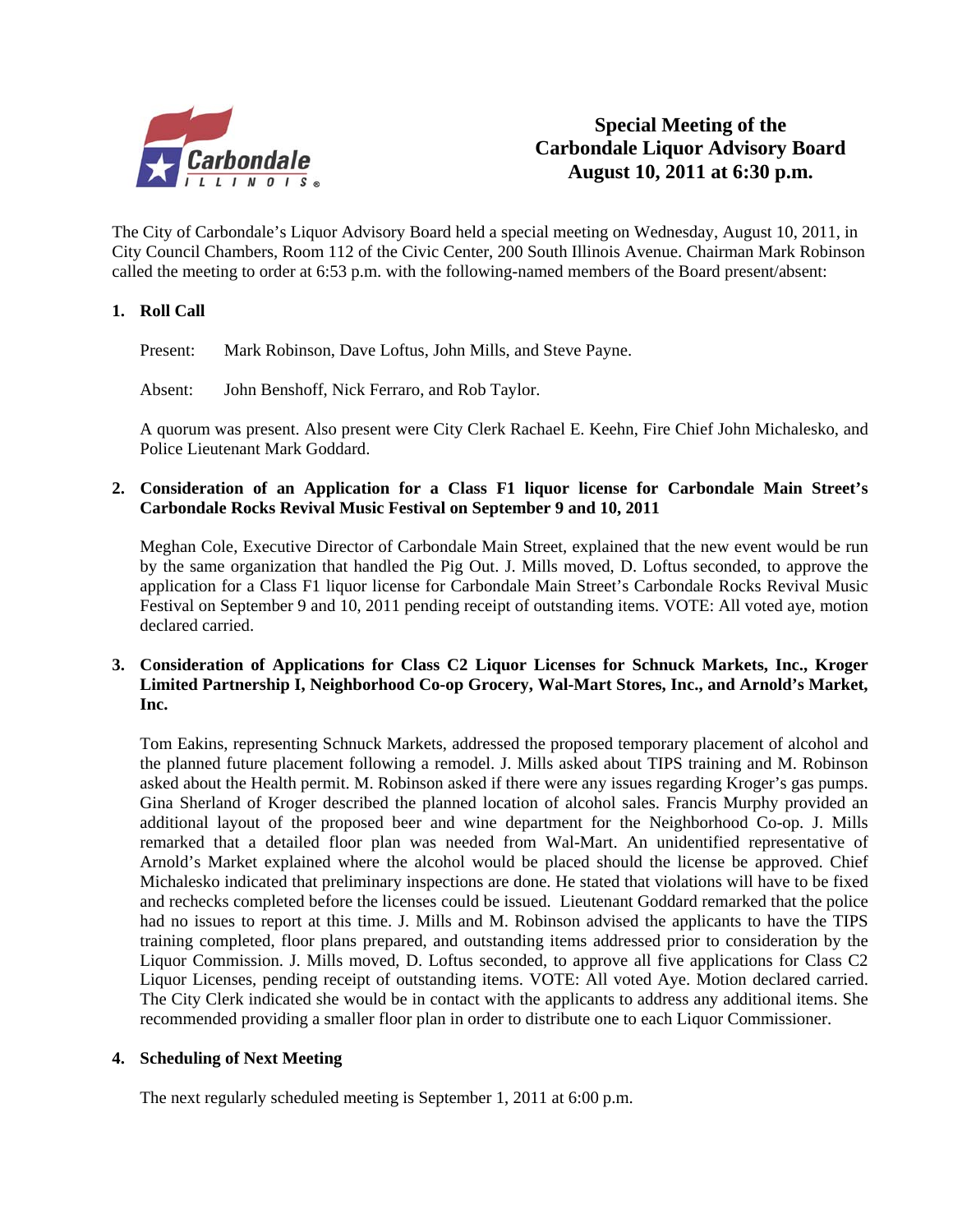### **5. Adjournment**

There being no further business to come before the Board, the meeting was declared adjourned at 7:13 p.m.

 $\overline{\phantom{a}}$  , and the contract of the contract of the contract of the contract of the contract of the contract of the contract of the contract of the contract of the contract of the contract of the contract of the contrac

 Rachael E. Keehn, City Clerk By Jennifer Sorrell, Acting City Clerk

Approved by the Board on:

\_\_\_\_\_\_\_\_\_\_\_\_\_\_\_\_\_\_\_\_\_\_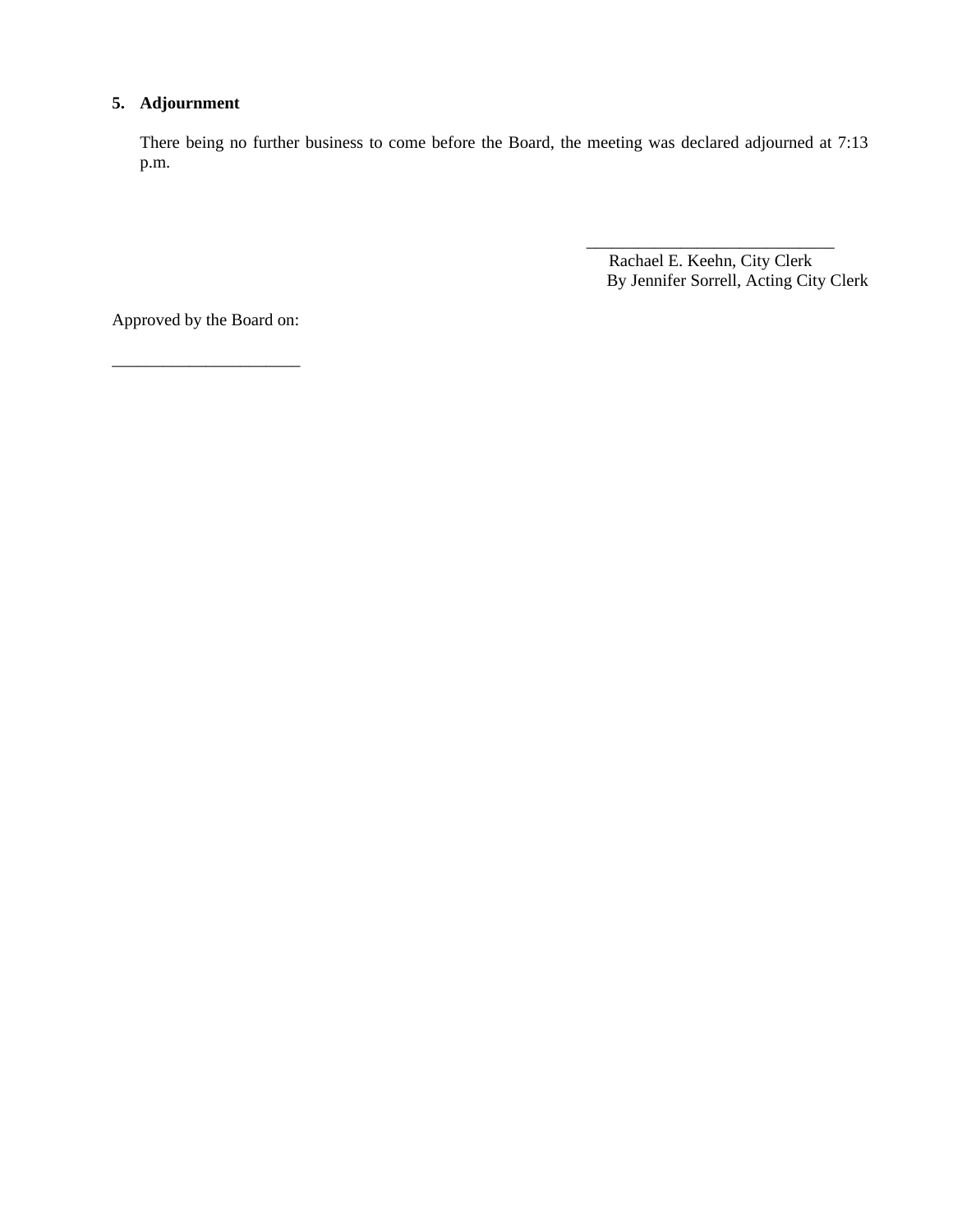

The City of Carbondale's Liquor Advisory Board held a meeting on Thursday, January 10, 2013, in Room 103 of the Carbondale Civic Center, 200 South Illinois Avenue. Vice-Chair Mills called the meeting to order at 5:30 p.m. with the following-named members of the Board present/absent:

#### **1. Roll Call**

Present: John Mills, Erin Fogarty, Nick Ferraro, Joyce Webb

Absent: Mark Robinson, Dave Loftus, Steve Payne

A quorum was available to take action on the agenda items. City Staff present for the meeting included Acting City Clerk Jennifer Sorrell, Police Chief Jody O'Guinn, and Deputy Police Chief Jeff Grubbs.

#### **2. Approval of Minutes**

E. Fogarty moved, N. Ferraro seconded, to approve the minutes from the regular meeting of November 1, 2012. VOTE: All voted aye, motion declared carried.

#### **3. Consideration of an application for the transfer of a Class C1 liquor license from Old Town Liquors, Inc. d/b/a Old Town Liquors at 514 South Illinois Avenue to Ninkasi, LLC d/b/a Old Town Liquors**

 The applicant, Chandrakant Patel, and Anastasios Karayiannis, as current license holder, were present to answer questions from the Board. J. Mills noted that the applicant is a current liquor license holder and also noted that Mr. Karayiannis has held this liquor license for almost forty years. Mr. Patel indicated that he has no changes in store for the business. Mr. Karayiannis commented on his decision to sell Old Town Liquors as his daughters are not interested in taking over the business and he wishes to slow down. J. Webb moved, E. Fogarty seconded, to approve the transfer of Old Town Liquors Class C1 liquor license to Ninkaski, LLC, contingent upon receipt of outstanding items. VOTE: All voted aye, motion declared carried.

### **4. Letter from Sally Carter of Hangar 9 addressed to the Liquor Advisory Board regarding restrictions on liquor licenses during Halloween**

J. Mills commented that while the Board could discuss Ms. Carter's letter, generally speaking the Council directs the Board to act on items of this nature. Ms. Carter indicated that she had spoken with some Council members and the Mayor and she was directed to start with the Liquor Advisory Board. J. Webb asked why the exemption did not apply to locations on Grand Avenue. Ms. Carter stated that while she did not pass the law, the downtown was where the problems used to occur and while a number of remedies have been tried, this is the one that remains. She then described the area subject to the restrictions, including revisions to the boundary lines. J. Mills noted that the bars affected by the closure have their license fee waived annually. After Ms. Carter relayed that the restriction currently only applies to three bars and J. Webb commented that seemed inequitable. Ms. Carter noted that with fewer students there have been a lot of changes downtown and the crowds seem to have moved to the east side. She also commented that the streets have not closed in twelve years and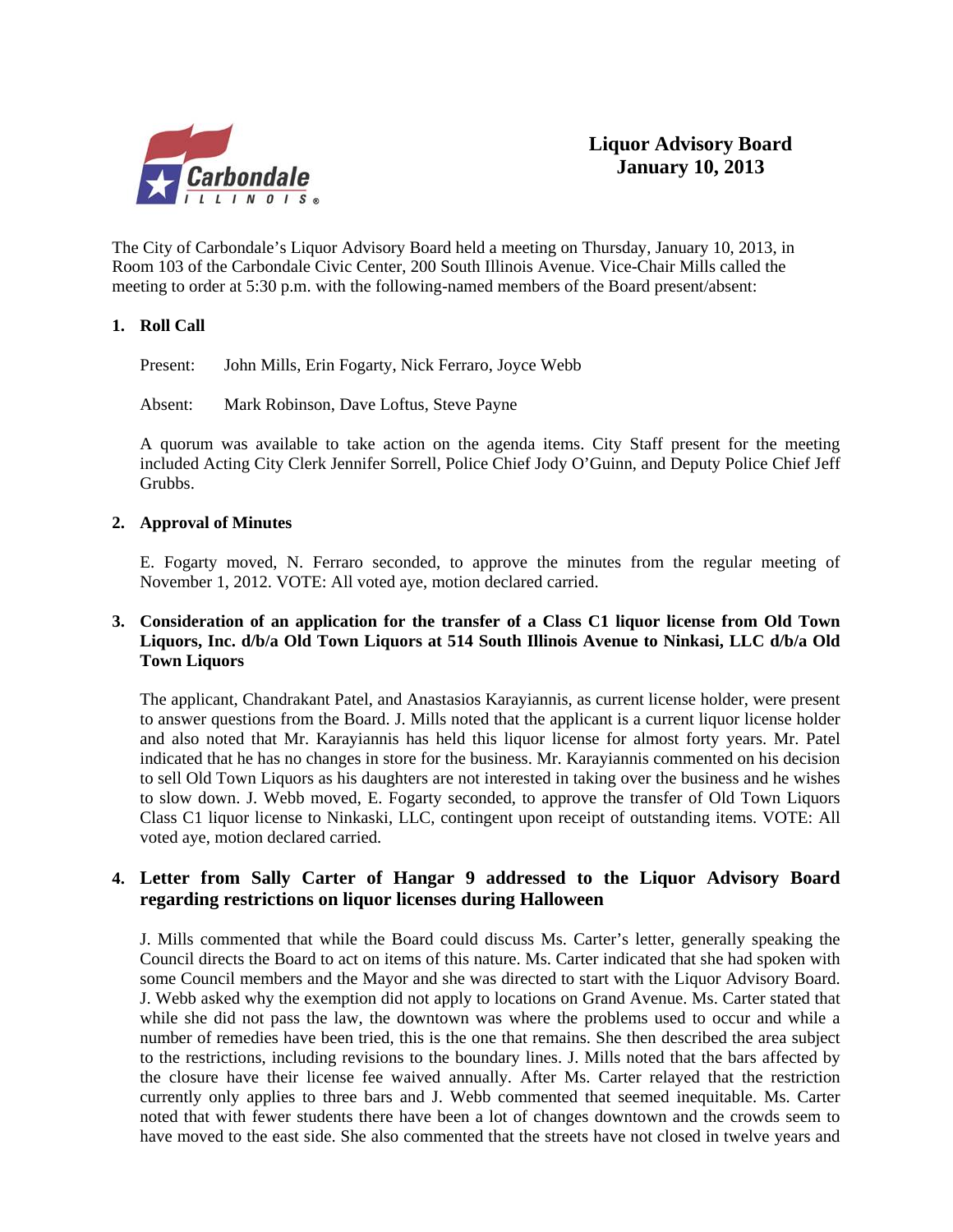the students no longer know how to close them. J. Mills replied that he didn't believe it would take them long to learn. J. Mills then commented on Ms. Carter's request to open one bar per year indicating that he did not believe that would be legally possible.

 City Councilman Chris Wissmann commented that the bar goers were not the ones causing problems and that the wrong people were being punished. He also noted that unofficial Halloween has been taking place for several years without problems and that he did not believe that would change if Halloween were to return. Mr. Wissmann stated that with the larger clubs to the east, it might help disperse the crowds to avoid the critical mass needed to take the Strip. He also noted that declining enrollment might, in part, be related to SIU trying to go after the party school image without having a good replacement for that image. He relayed more money is lost that weekend by those bar owners than is recouped through the fee waiver. Ms. Carter agreed. Mr. Wissmann said that the bar closures lead to an increase in illegal house parties. He expressed that the utility of the closure is long past and that it is time for us to make a change.

 Police Chief Jody O'Guinn noted the Police Department's opposition to reinstituting Halloween and then deferred to Deputy Chief Jeff Grubbs' analysis. The Deputy Chief first commented that if all bars were like Ms. Carter's, there would be far fewer problems. He reviewed the issues which arose the last time that Halloween restrictions were lifted. The Deputy Chief indicated that the change of policy in not allowing the closure of the streets has been the most effective tool to minimize the destructive behaviors. He then noted that there have been problems, depending on the year and the weather, with the unofficial Halloween weekend and with Polar Bear, which contribute to hundreds of arrests and significant police overtime hours. Chief O'Guinn commented that the majority of people who attend are from out of town. Deputy Chief Grubbs noted the role that social media plays in amassing crowds. He then acknowledged the impact of declining enrollment. In response to the economic impact exceeding the license fee waiver, the recommendation would be to look at offsetting that impact at a higher level. SIU Police Chief Todd Sigler offered his support to Deputy Chief Jeff Grubbs and cautioned everyone to be good students of their history.

 E. Fogarty asked why the boundaries were changed to exclude the east side and J. Mills indicated that a variety of things were tried in the past, including trying to move Halloween down to Grand Avenue, but nothing seemed to work for very long. J. Webb asked if originally all the bars were closed, several people commented. Ms. Carter noted that one year they tried closing at 10 o'clock and Mr. Wissmann indicated that made it worse. J. Mills again commented that many things have been tried, but nothing seems to quite work. He then commented on the decline of the downtown. He expressed that he is on both sides of this issue. Ms. Carter noted that she did not want to see it become a free for all. She then noted the impacts of not only declining enrollment, but also the impact of closing for Halloween, then students leaving for Thanksgiving break, followed by the end of the semester. She indicated that it would benefit her financially, as well as her staff, many of whom are residents of Carbondale. J. Mills asked if there were any correlation to declining enrollment and allowing Halloween in places like Madison, Wisconsin, and Champaign, Illinois. Councilman Wissmann commented that Madison's enrollment had increased for the past few years. Ms. Carter noted that it had been a long time since those other towns were looked at and asked if it could be revisited.

 Kenneth Lynon commented on the losses his business experienced that weekend due to the bar closures, even though his establishment was able to sell alcohol. He noted that the street was completely empty and that he would have been better off closing. Mr. Lynon stated that even businesses that do not have Halloween restrictions are suffering like Ms. Carter's business. He suggested that if the bars were open, that all the businesses would benefit.

 J. Mills noted that if Hangar 9, Stix, and Sidetracks were to close their doors, there would be a very serious situation downtown. Ms. Carter stated that the bars are the anchors of the downtown. J. Mills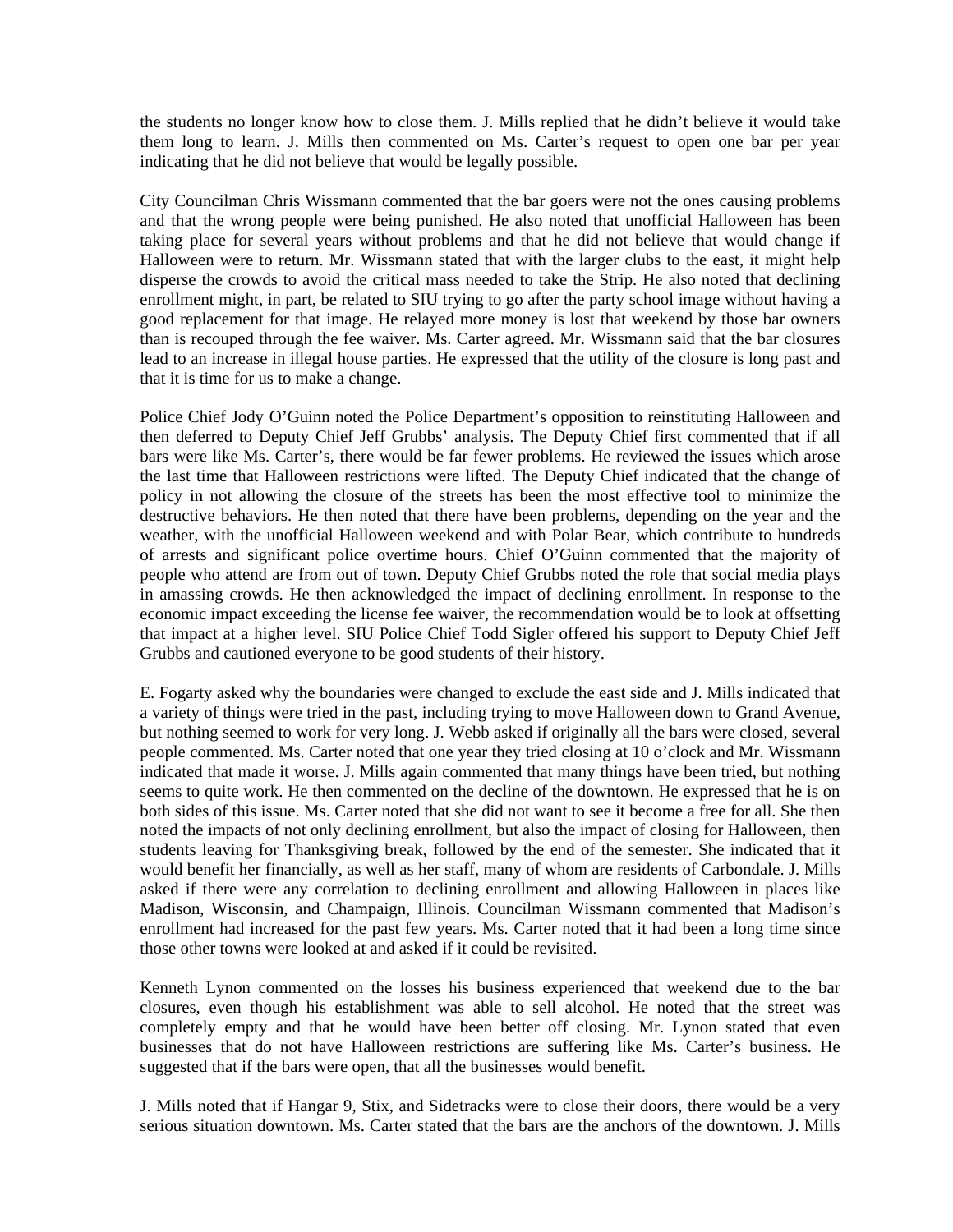commented on Ms. Carter's good reputation and Ms. Carter asked if that should play a role in allowing her to open and maybe that would entice others to come into compliance. J. Mills commented that her good practices do not go unnoticed in comparison to other locations and Ms. Carter stated that the other bars still get a liquor license and the same hours.

 E. Fogarty noted that she does not wish to change the Halloween policy, but struggles with why the east side should be open. Ms. Carter commented that would shut down the entire town in relation to liquor sales. N. Ferraro indicated he would not want to see the other bars close as it would lead to more illegal house parties. He suggested that it might be easier to manage the crowds in one location than from house to house.

 J. Mills indicated that due to the contentious nature of the subject, he would like to send this item to Council for direction on how they would like the Board to address this issue. E. Fogarty apologized to Ms. Carter that with her great reputation, she is being punished for other people's actions.

 Daniel Ramirez asked how the problem would be solved if it is not being viewed as a problem. He commented that his former business, La Bamba's, closed due to insufficient traffic. He suggested that we are on the wrong track.

 J. Mills again stated that this will be sent up to the City Council and Ms. Carter commented that she had sent a letter to them in the past.

### **5. Consideration of First Quarter Reports from the Fire Department, Building and Neighborhood Services, and Police Department**

 J. Mills noted Hangar 9 had no citations and asked Ms. Carter how she accomplished it. Ms. Carter stated that she trains her staff well, she is often present at the bar, the entertainment is geared towards an older crowd, and the bar charges higher prices for better alcohol. She also commented that underage persons are given one warning and then are removed from the bar. E. Fogarty noted that as a student, it is generally known that her bar is for older crowds. J. Mills noted that Sidetracks had 42 citations and Stix had decreased to 12. J. Mills asked about whether underage delivery was still accounted for in the reports. Acting City Clerk Sorrell commented that on occasion the reports show citations for of-age or older individuals, which indicates delivery of alcohol to a minor. Ms. Carter noted that her staff patrols for underage possession themselves. E. Fogarty suggested calling in Pinch Penny and J. Mills requested Sidetracks appear.

 E. Fogarty moved, N. Ferraro seconded, to request that the license holders for Pinch Penny Pub and Sidetracks appear to discuss arrest numbers. VOTE: All voted aye, motion declared carried.

 N. Ferraro moved, E. Fogarty seconded, to accept the first quarter reports and place them on file. VOTE: All voted aye, motion declared carried.

#### **6. Other New Business**

City Councilman Wissmann indicated that he had spoken with Chairman Robinson about considering allowing Class A licenses to remain open 24 hours while ceasing alcohol sales at 2:00 a.m. He commented on other cities who allow this practice, and that grocery store license holders are able to remain open 24 hours a day. He noted the possible benefits of allowing bar patrons to stop for food and sobering up, as well as allowing businesses to expand their sales. J. Mills requested clarification. Mayor Fritzler suggested placing it on the agenda for the next meeting for official discussion.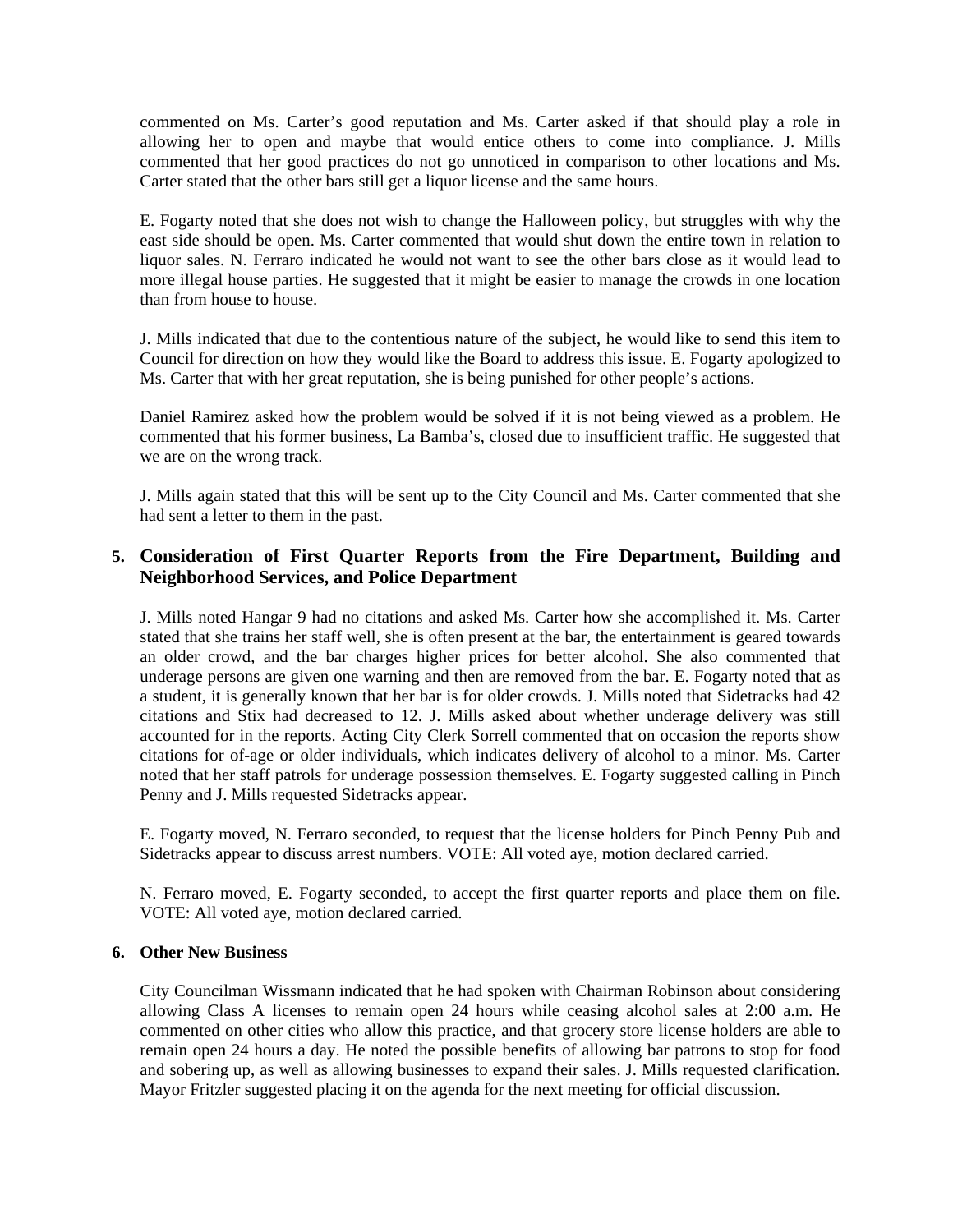### **7. Adjournment**

Meeting adjourned at 6:25 p.m.

Jennifer R. Sorrell, Acting City Clerk Date Approved

\_\_\_\_\_\_\_\_\_\_\_\_\_\_\_\_\_\_\_\_\_\_\_\_\_\_\_\_\_\_\_\_\_ \_\_\_\_\_\_\_\_\_\_\_\_\_\_\_\_\_\_\_\_\_\_\_\_\_\_\_\_\_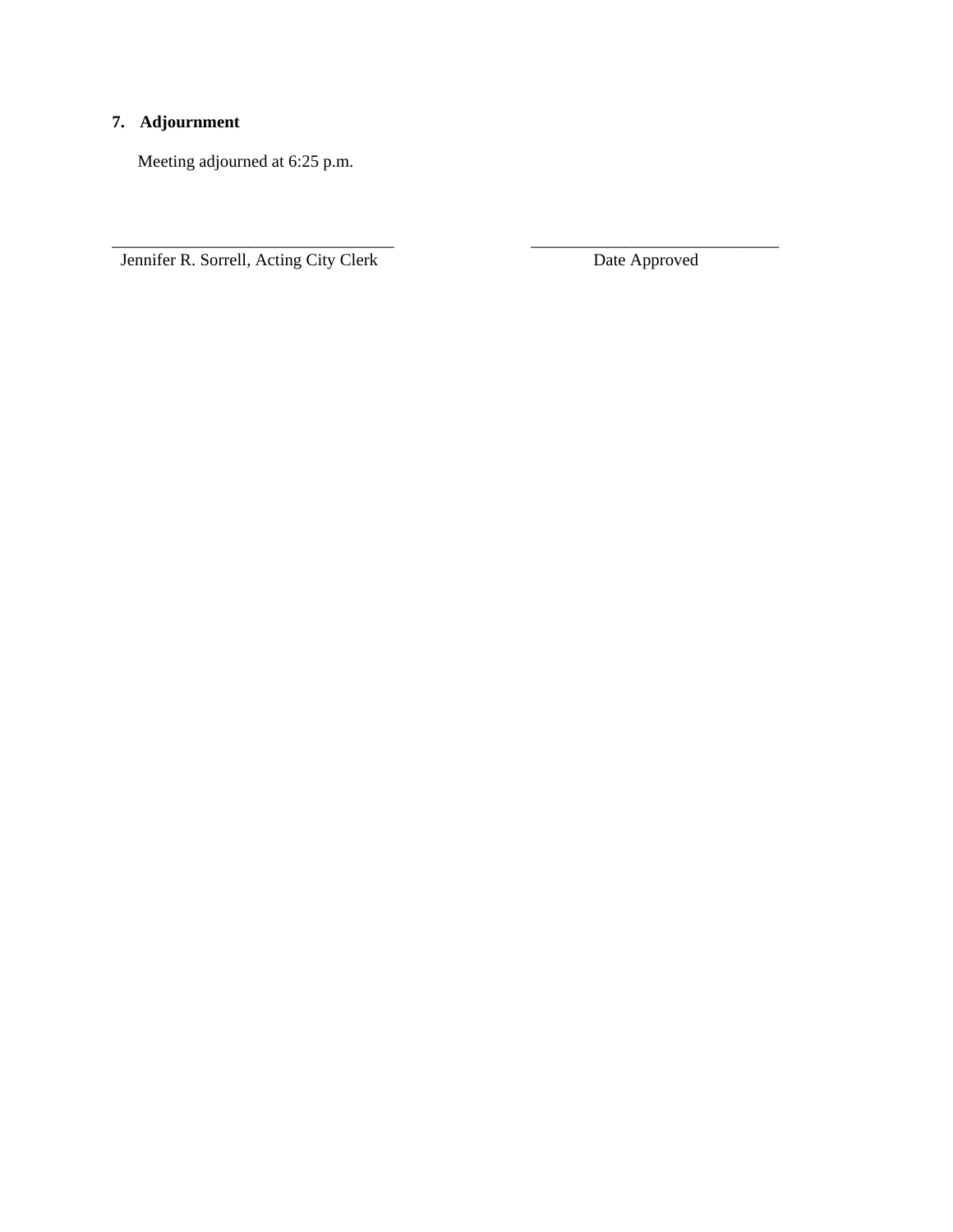Carbondale Public Library Board of Trustees Meeting Room Wednesday, January 9, 2013 405 West Main St. 4:30 p.m. Carbondale, IL 62901

#### MINUTES

### **Call to order.**

The meeting was called to order at 4:30 pm.

### **Roll call.**

### **Roll call. Present:**

Roland Person, President (1) Barbara Levine, Vice President (1) Susan Tulis, Secretary Julian Pei, Treasurer (1) Joyce Hayes Hazel Grant (2) Don Prosser (2) Philip Brown (1)

#### **Absent:**

Harriet Simon (2)

The number following the Trustee's name indicates the number of absences this fiscal year.

#### **Staff present:**

Diana Brawley Sussman, Library Director Christine Fine, Circulation and Finance Manager

#### **Visitors present:**

One student.

Introductions and audience to visitors. Visitors are asked to introduce themselves at this time and present any issues they wish to discuss. Visitors wishing to address specific agenda items will be granted two to five minutes at the discretion of the President, not to exceed a total of twenty minutes.

#### **President's report.**

None.

#### **Secretary's report.**

Approval of the December 12, 2012 minutes. Susan Tulis made a motion to approve the minutes. Barbara Levine seconded. MOTION passed unanimously.

#### **Correspondence and communications.**

List of Heads of Government meetings given to board Treasurer.

### **Financial report.**

1. Approval of bills payable, including bills due January 16, 2012 to February15, 2013. Julian Pei made a motion to approve payment of bills. Philip Brown seconded. MOTION passed unanimously.

2. Acceptance of the financial report for December 2012.